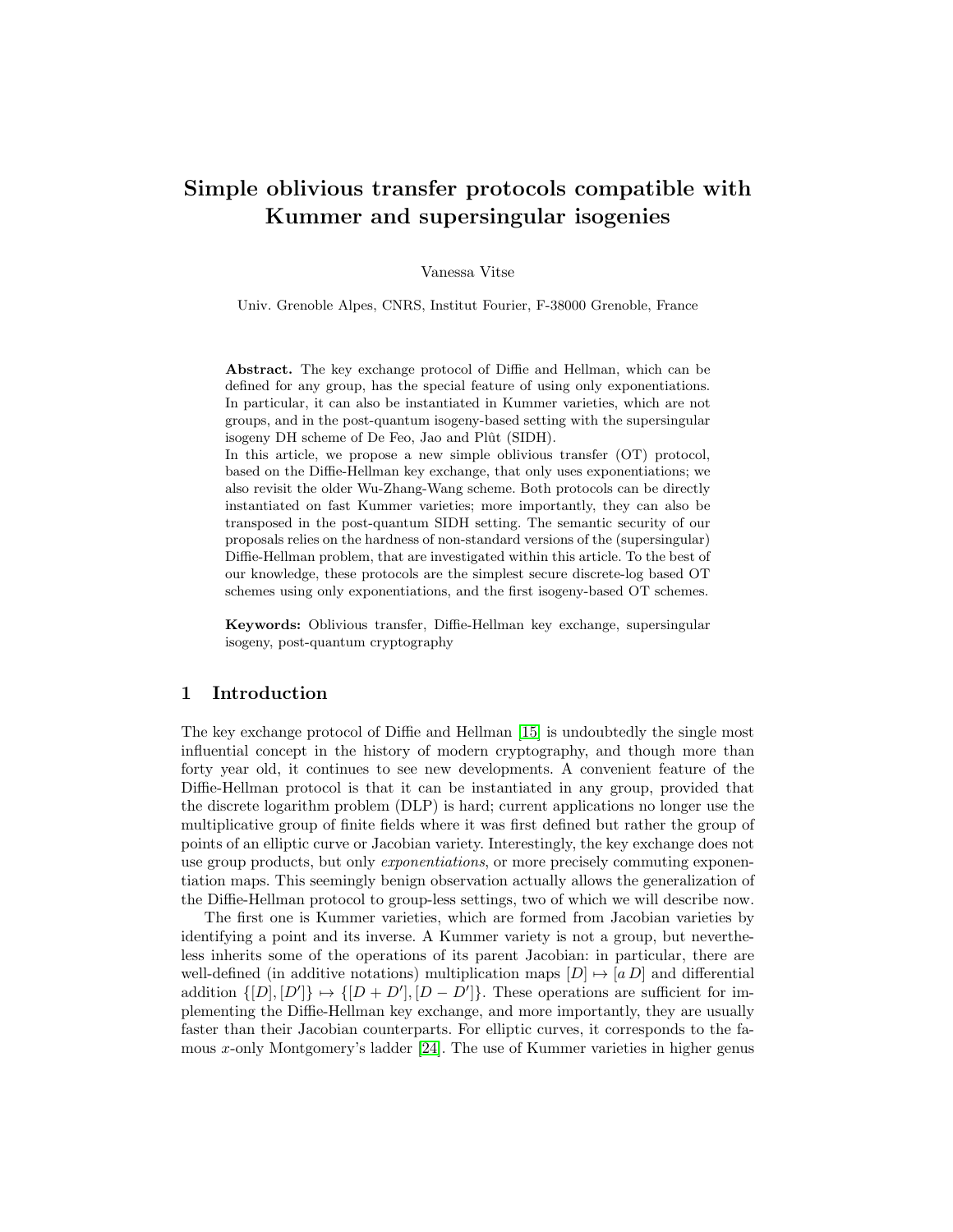is more recent (see notably [\[17,](#page-26-2)[18\]](#page-26-3)), and their performances in genus 2 make them competitive alternatives to elliptic curves [\[5,](#page-25-0)[30\]](#page-27-0).

The second setting is supersingular isogeny graphs. A drawback of the Diffie-Hellman protocol is its vulnerability to quantum attacks: if quantum computers are eventually constructed, they will be able to efficiently solve the discrete logarithm problem thanks to Shor's algorithm [\[32\]](#page-27-1). For this reason, there have been in recent years a push toward the conception of efficient, quantum-resistant cryptographic schemes. One such proposal is the SIDH key exchange of De Feo, Jao and Pl $\hat{u}$  [\[13\]](#page-26-4), which is directly adapted from Diffie-Hellman: the group of points of a single elliptic curve is replaced by the set of all supersingular elliptic curves defined over a finite field  $\mathbb{F}_{n^2}$ , and exponentiation maps are replaced by isogenies of prescribed degrees. In this context, the analog of the discrete logarithm problem is the *computational* supersingular isogeny problem: given two supersingular elliptic curves  $E$  and  $E'$ , find an isogeny  $\phi$  from E to E'. There is currently no known subexponential quantum algorithm for solving this problem.

The analogy between the group setting and the supersingular isogeny setting is far from being an exact correspondence, though. Consequently, the adaptation of a DLP-based protocol using only exponentiations to this second setting can be quite challenging (while on the other hand, the adaptation to Kummer varieties is trivial). However, we believe that most exponentiation-only DLP-based protocols can be modified to work with supersingular isogenies. The goal of this article is to demonstrate this claim on two examples: the first is a new oblivious transfer protocol, while the second is an older scheme of Wu, Zhang and Wang. Both protocols are exponentiation-only, and we explain how to convert them into SIDH-based protocols.

Oblivious transfer is among the fundamental tools of cryptography. It can be presented quite simply: Alice knows two secrets, say  $s_0$  and  $s_1$ . Bob wants to know one of these secrets, but he does not want Alice to know which one. Oblivious transfer protocols (more precisely here,  $\binom{2}{1}$ -oblivious tranfer) resolve exactly that, allowing Bob to learn the secret of his choice without learning anything about the other secret, and without divulging anything about his choice to  $Alice<sup>1</sup>$  $Alice<sup>1</sup>$  $Alice<sup>1</sup>$ . Introduced by Rabin [\[29\]](#page-27-2) and Even et al. [\[16\]](#page-26-5) in the early 80's, oblivious transfer is a universal basic block for secure multiparty computations [\[21\]](#page-26-6), and a number of constructions have been proposed. In many protocols, the security relies on the computational hardness of either the RSA problem or the Diffie-Hellman problem, or variants thereof. In this article, we are interested in the latter (DH-based protocols); the most well-known are Bellare-Micali's, Naor-Pinkas's and Chou-Orlandi's [\[4,](#page-25-1)[11,](#page-26-7)[25\]](#page-26-8). To the best of our knowledge, only Wu, Zhang and Wang's construction [\[38\]](#page-27-3) relies solely on exponentiations, but it requires additional validation measures to be secure, see Sect. [2.2.](#page-3-0) And while several post-quantum OT schemes have been proposed (most notably by Peikert et al. [\[27\]](#page-26-9); see also [\[20\]](#page-26-10) for more references), none of them are based on supersingular isogenies.

The first contribution of this article is the study and construction of DH-based oblivious transfer schemes that use only exponentiations (Sect. [2\)](#page-2-0). We begin by reviewing the protocol of Wu, Zhang and Wang [\[38\]](#page-27-3), explaining how to improve its security.

<span id="page-1-0"></span> $1$  This is usually not meant in a information-theoretic sense, but rather in a computationaltheoretic one.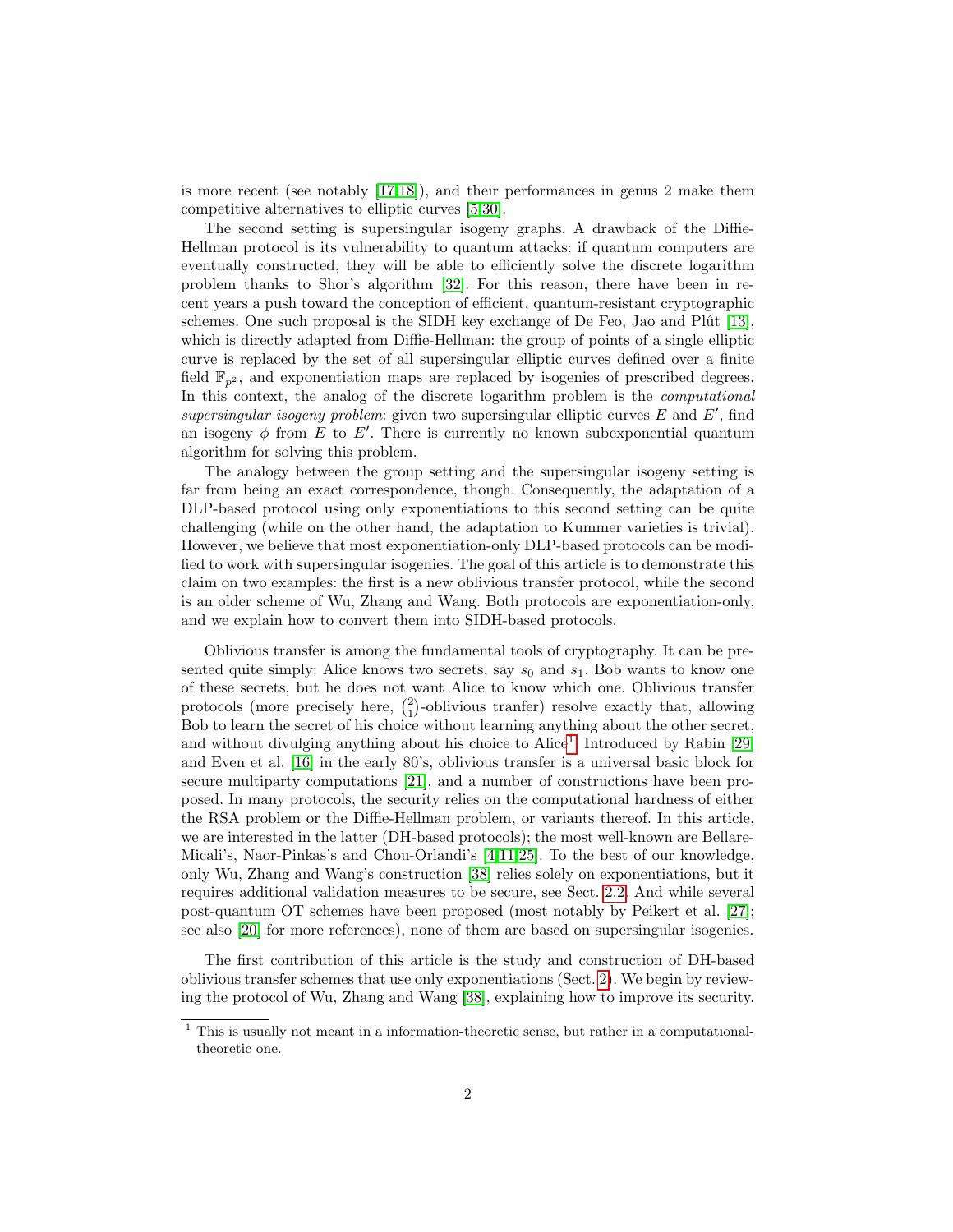We then propose a new, conceptually simple oblivious transfer scheme. Because it can be straightforwardly adapted to work on fast Kummer varieties, we believe this protocol to be interesting on its own, outside of the post-quantum setting. For its analysis (Sect. [2.4](#page-7-0) and [2.5\)](#page-8-0), we define a notion of semantic security of an oblivious transfer scheme, capturing the computational intractability for the receiver of gaining information on both of Alice's secrets. The security of our new protocol then relies on the hardness of a new variant of the Diffie-Hellman problem. This "2-inverse problem" is relevant either in its computational or decisional formulation, depending on whether the underlying encryption scheme is modeled as a random oracle, or is just assumed to satisfy the IND-CPA property. We also analyse Wu-Zhang-Wang protocol, showing that in the random oracle model (and only in this model), its security is equivalent to the hardness of a second variant of the Diffie-Hellman problem. Of course, these two problems deserve more scrutiny, but we give some arguments in favor of their intractability, proving in Appendix [A](#page-27-4) that the first one is basically as hard as the discrete logarithm problem in the generic group model.

We recall in the next section the supersingular isogeny Diffie-Hellman key exchange  $(SIDH)$  of De Feo, Jao and Plût, before presenting in Sect. [4.2](#page-18-0) the corresponding version of our new OT protocol. We also explain how to translate Wu-Zhang-Wang protocol in this new setting, raising some interesting open problems along the way. The last section deals with their security, which mainly relies on the hardness of the isogeny versions of the previous problems.

#### Related works

Since the first version of this article, two preprints have been posted on the same topic. The first paper, by Barreto, Oliveira and Benits [\[2\]](#page-25-2), proposes a supersingular isogeny oblivious transfer protocol that does not derive from an exponentiation-only algorithm. Instead, it is an adaptation of Chou-Orlandi's protocol [\[11\]](#page-26-7). The difficulty is to replace the group product appearing in the protocol; the solution of Barreto et al. requires the use by Alice and Bob of a secure coin-flipping mechanism. Their protocol is about as efficient as ours, but this extra mechanism makes it somewhat less natural.

The second paper is a recent preprint by Delpech de Saint Guilhem, Orsini, Petit and Smart [\[14\]](#page-26-11). Their work is quite similar to ours: realizing the importance of exponentiation-only algorithms, they independently arrived at the same protocol as the one proposed here, and seem to have rediscovered Wu-Zhang-Wang's OT scheme. However, their security proofs are quite different, focusing on UC security in the random oracle model; we believe their work and ours to be complementary.

# <span id="page-2-0"></span>2 Simple Diffie-Hellman based oblivious transfer protocols

#### 2.1 The Diffie-Hellman key exchange

In the standard Diffie-Hellman key exchange protocol, the two participants Alice and Bob, who communicate through an insecure communication channel, agree on a cyclic group G and a generator q of G. Alice and Bob both choose secret integers  $a$  and  $b$ respectively; Alice computes  $A = g^a$  via a fast exponentiation algorithm and sends it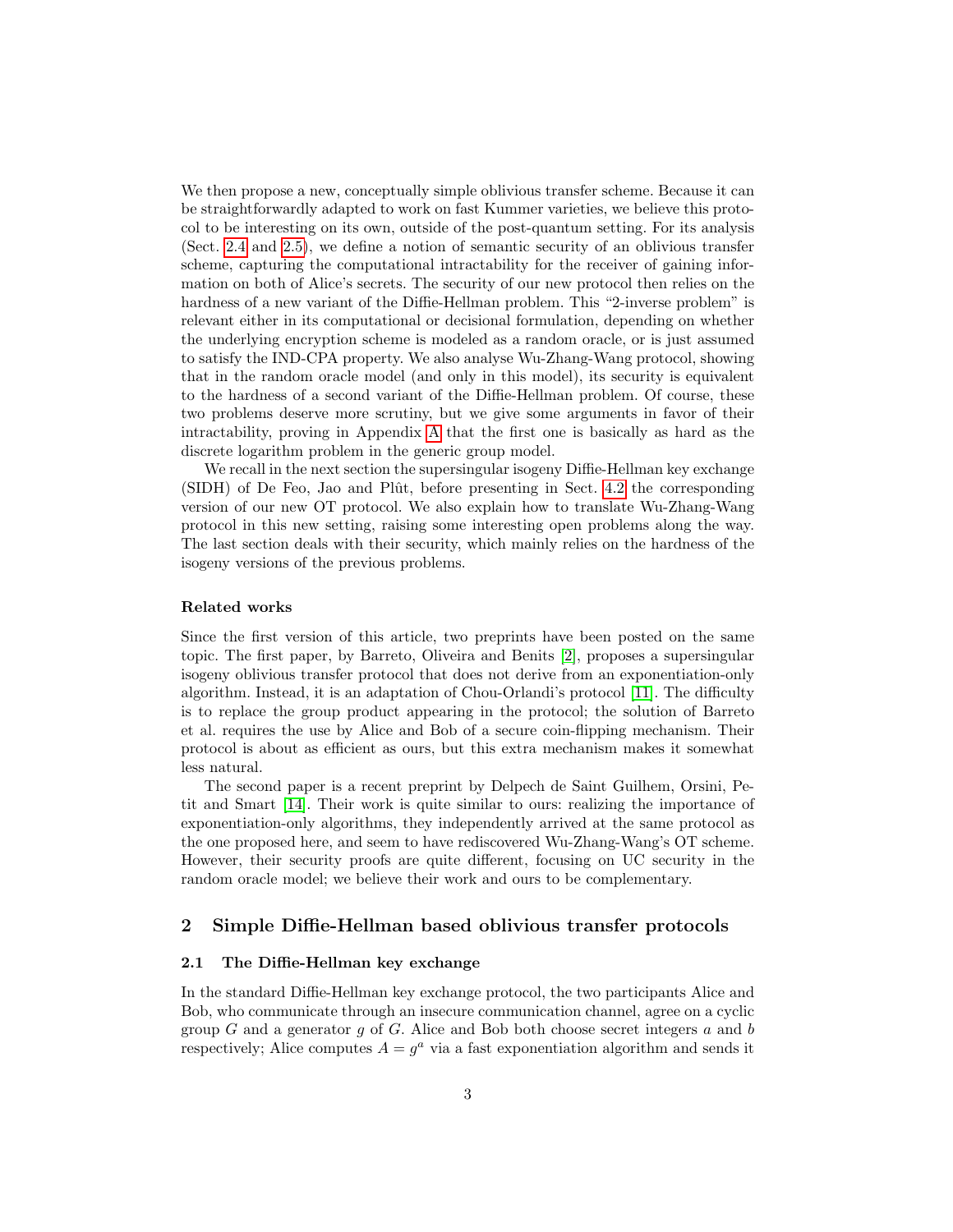to Bob, while Bob computes and sends Alice  $B = g<sup>b</sup>$ . Upon reception of A, resp. B, Bob computes  $A^b$ , resp. Alice computes  $B^a$ . Of course,  $A^b = (g^a)^b = g^{ab} = (g^b)^a =$  $B^a$ , thus Alice and Bob now have a shared secret from which they can derive an actual key for encrypting securely their future communications.



<span id="page-3-1"></span>Fig. 1. Another view of the Diffie-Hellman key exchange.

Another point of view on this protocol is the following (see Fig. [1\)](#page-3-1): Alice has a secret map  $\phi_a : G \to G$ ,  $x \mapsto x^a$ , and Bob has his own secret map  $\phi_b : x \mapsto x^b$ . Both apply their secret map to a common starting element  $g \in G$ , then to the value computed by the other participant. The fact that they obtain the same final value comes from the commutativity property  $\phi_a \circ \phi_b = \phi_b \circ \phi_a$ . Of course, their maps remain secret even if  $\phi_a(g)$  and  $\phi_b(g)$  are known, precisely because the discrete log problem is hard in G.

Since this scheme only uses exponentiations in  $G$  and no multiplication, it has been applied succesfully to Kummer varieties [\[17,](#page-26-2)[18](#page-26-3)[,30\]](#page-27-0), which only form a "pseudo-group". This property is also what will enable its transposition to the quantum-resistant isogeny setting, see Sect. [3.](#page-12-0)

Because of its simplicity, the Diffie-Hellman key exchange has served as a basis for several oblivious transfer methods, most notably by Bellare and Micali, Naor and Pinkas, and more recently Chou and Orlandi [\[4,](#page-25-1)[11,](#page-26-7)[25\]](#page-26-8). However, all these schemes use some multiplications in the group  $G$ , besides exponentiations. To the best of our knowledge, the only existing exponentiation-only oblivious transfer construction is the 2003 protocol of Wu, Zhang and Wang [\[38\]](#page-27-3). We revisit this protocol in the next section, before proposing in Sect. [2.3](#page-6-0) a new scheme, conceptually close to Bellare and Micali's (and Chou and Orlandi's variant). Being based uniquely on exponentiations, both protocols can be adapted to work directly on fast Kummer varieties, and we will be able in Sect. [4](#page-15-0) to turn them into quantum-resistant, isogeny-based protocols.

#### <span id="page-3-0"></span>2.2 The oblivious transfer protocol of Wu, Zhang and Wang

In the oblivious transfer setting, Alice has two secrets  $s_0, s_1$  and Bob wants to learn one of them, without allowing Alice to know which one; and Alice does not want Bob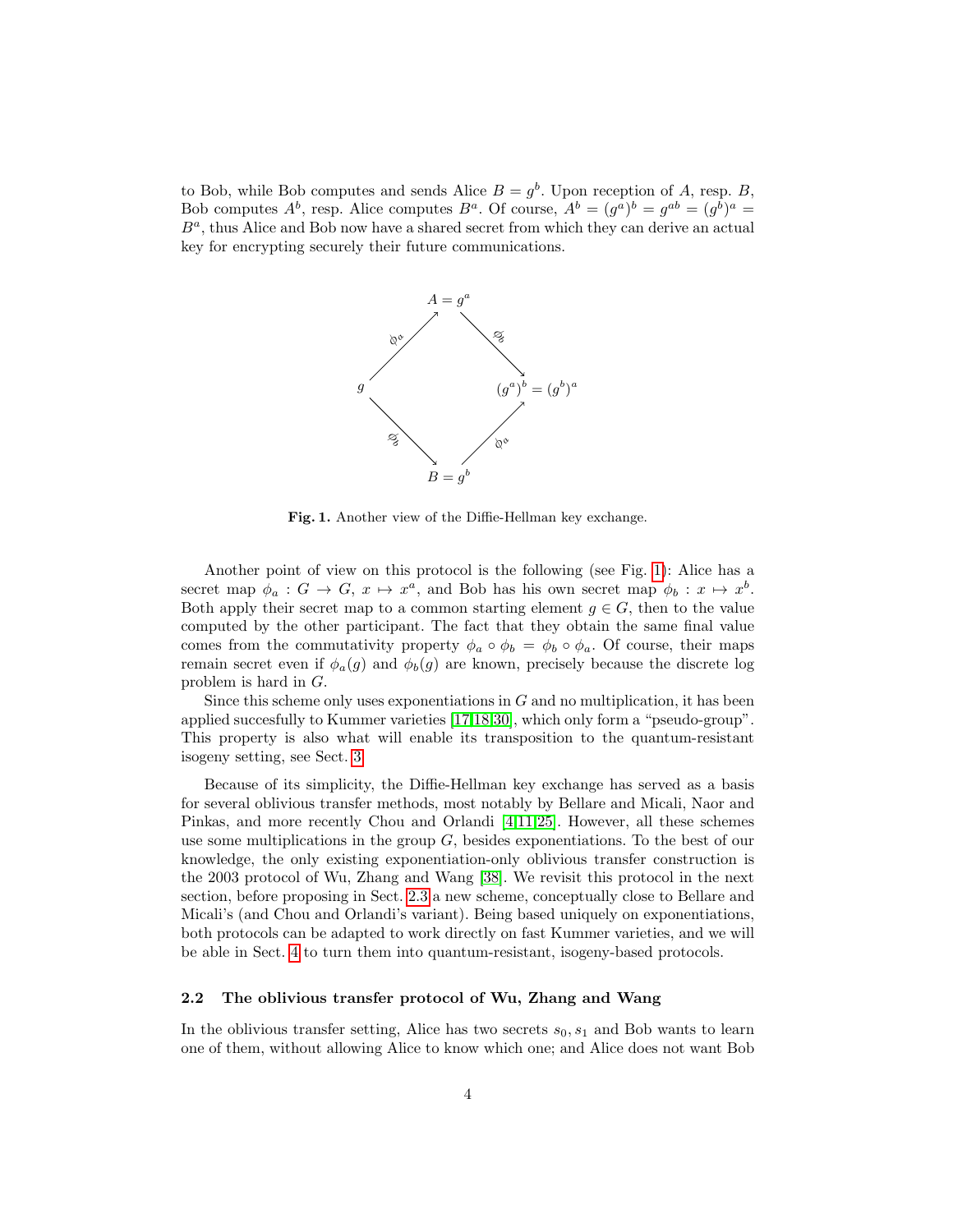to learn both secrets. Let  $k \in \{0,1\}$  be the index of Bob's choice. As published in [\[38\]](#page-27-3), Wu-Zhang-Wang protocol requires Alice's secrets to be (encoded as) elements of the group G. It is based on the "double lock" principle, which in turn amounts to the commutativity of the exponentiation maps.

- 1. Setup: Alice and Bob agree on a cyclic group G of prime order and a generator g of G, such that the Diffie-Hellman problem is hard in G. They also agree on a method to encode messages as elements of G.
- 2. Alice picks a uniformly random integer  $a \in \{1, \ldots, \#G-1\}$ . She computes  $A_0 =$  $(s_0)^a$  and  $A_1 = (s_1)^a$  and sends them to Bob.
- 3. Bob chooses a uniformly random integer  $b \in \{1, \ldots, \#G-1\}$ . According to the index k of the secret he is interested in, he computes the group element  $B' = (A_k)^b$ and sends it to Alice.
- 4. Alice computes  $B = (B')^{a^{-1}}$  and sends it to Bob.
- 5. Bob computes  $B^{b^{-1}}$ .

Here  $a^{-1}$  and  $b^{-1}$  stand for the inverses of a and b modulo  $\#G$ . Basically, Alice has "locked" her secrets using exponentiation by a, Bob adds his lock (exponentiation by b) on one of them, then Alice removes her lock, and finally Bob unlocks his desired secret. Correctness of the protocol follows from the identity  $B^{b^{-1}} = ((( (s_k)^a)^b)^{a^{-1}})^{b^{-1}} =$  $s_k$ . As above, it can be interpreted in terms of the commutativity of the maps  $\phi_a$ ,  $\phi_b$ and their inverses, see Fig. [2.](#page-4-0)



<span id="page-4-0"></span>Fig. 2. Wu-Zhang-Wang protocol (left,  $k = 0$ ; right,  $k = 1$ ).

Unfortunately, this protocol is unsecure against a malicious Bob (we will give more complete definitions in the security review of Sect. [2.5\)](#page-8-0). Indeed, a dishonest Bob can send  $B'' = (A_0^x A_1^y)^b$  for some  $x, y$  of his choice to Alice, instead of  $A_0^b$  or  $A_1^b$ . If he does that, at the end of the exchange he will learn not  $s_0$  nor  $s_1$ , but the quantity  $s_0^xs_1^y$ , which is related to both (typically, it will be their quotient  $s_0/s_1$ ). A way to prevent this is to use a validation method, as discussed in [\[38\]](#page-27-3), in order to ensure that Bob sends either  $A_0^b$  or  $A_1^b$ , but this adds to the complexity of the protocol.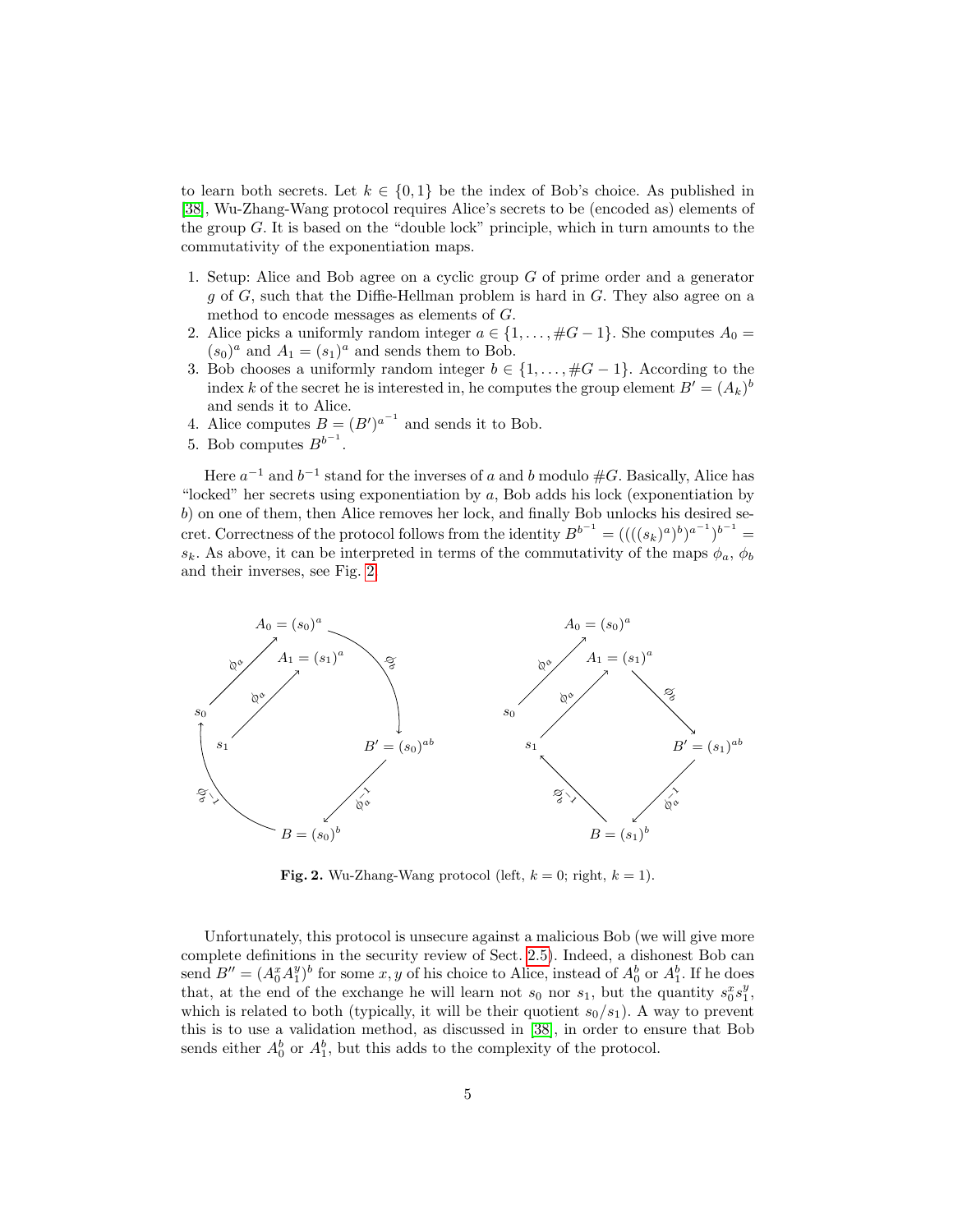A more interesting possibility is to turn the protocol into a random oblivious transfer [\[3\]](#page-25-3). Instead of  $s_0$  and  $s_1$ , Alice starts with two random elements  $r_0$  and  $r_1$ of G, and computes  $A_0$  and  $A_1$  as  $(r_0)^a$  and  $(r_1)^a$ . At the end of the exchange, Bob knows either  $r_0$  and  $r_1$ , but not both, and Alice does not know which one; at this point her secrets  $s_0$  and  $s_1$  have not been involved yet. Then  $r_0$  and  $r_1$  can be used as key seeds to encrypt  $s_0$  and  $s_1$  using a symmetric encryption function. Of course, a malicious Bob could still learn  $r_0^x r_1^y$  instead of  $r_0$  or  $r_1$ ; but if the encryption function is secure enough, that does not help him to decrypt Alice's secrets. We give below the complete protocol; it is summed up in Fig. [3.](#page-5-0)

| Alice<br>secrets $s_0, s_1$                                                                                          |                                  | Bob<br>secret $k \in \{0, 1\}$                                            |
|----------------------------------------------------------------------------------------------------------------------|----------------------------------|---------------------------------------------------------------------------|
| chooses $r_0, r_1 \in_R G \setminus \{e\}$                                                                           | agree on $G = \langle q \rangle$ |                                                                           |
| chooses $a \in_R (\mathbb{Z}/\#G\mathbb{Z})^*$<br>computes $A_0 = (r_0)^a$ , $A_1 = (r_1)^a$                         |                                  |                                                                           |
|                                                                                                                      | $A_0, A_1$                       |                                                                           |
|                                                                                                                      |                                  | chooses $b \in_R (\mathbb{Z}/\#G\mathbb{Z})^*$<br>computes $B' = (A_k)^b$ |
|                                                                                                                      | B'                               |                                                                           |
| computes $B=(B')^{a^{-1}},$<br>$S_0 = \text{Enc}(s_0, \text{KDF}(r_0)),$<br>$S_1 = \text{Enc}(s_1, \text{KDF}(r_1))$ |                                  |                                                                           |
|                                                                                                                      | $B, S_0, S_1$                    |                                                                           |
|                                                                                                                      |                                  | computes $\text{Enc}^{-1}(S_k, \text{KDF}(B^{b^{-1}}))$                   |

<span id="page-5-0"></span>Fig. 3. Random OT version of Wu-Zhang-Wang protocol.

- 1. Setup: Alice and Bob agree on a cyclic group G of prime order, such that the Diffie-Hellman problem is hard in  $G$ . They also agree on a symmetric encryption scheme Enc and a key derivation function KDF.
- 2. Alice picks two uniformly random, non-neutral elements  $r_0, r_1 \in G$ , and a uniformly random integer  $a \in \{1, \ldots, \#G-1\}$ . She computes  $A_0 = (r_0)^a$  and  $A_1 = (r_1)^a$  with a fast exponentiation algorithm and sends them to Bob.
- 3. Bob chooses a uniformly random integer  $b \in \{1, \ldots, \#G-1\}$ . According to the index k of the secret he is interested in, he computes the group element  $B' = (A_k)^b$ and sends it to Alice.
- 4. Alice encrypts her secrets  $s_0$  and  $s_1$  with the key derived from the random values  $r_0$  and  $r_1$  respectively. She computes  $B = (B')^{a^{-1}}$  and sends it to Bob, together with the ciphertexts  $S_0 = \text{Enc}(s_0, \text{KDF}(r_0))$  and  $S_1 = \text{Enc}(s_1, \text{KDF}(r_1)).$
- 5. Bob decrypts  $S_k$  with the key derived from  $B^{b^{-1}} = r_k$ .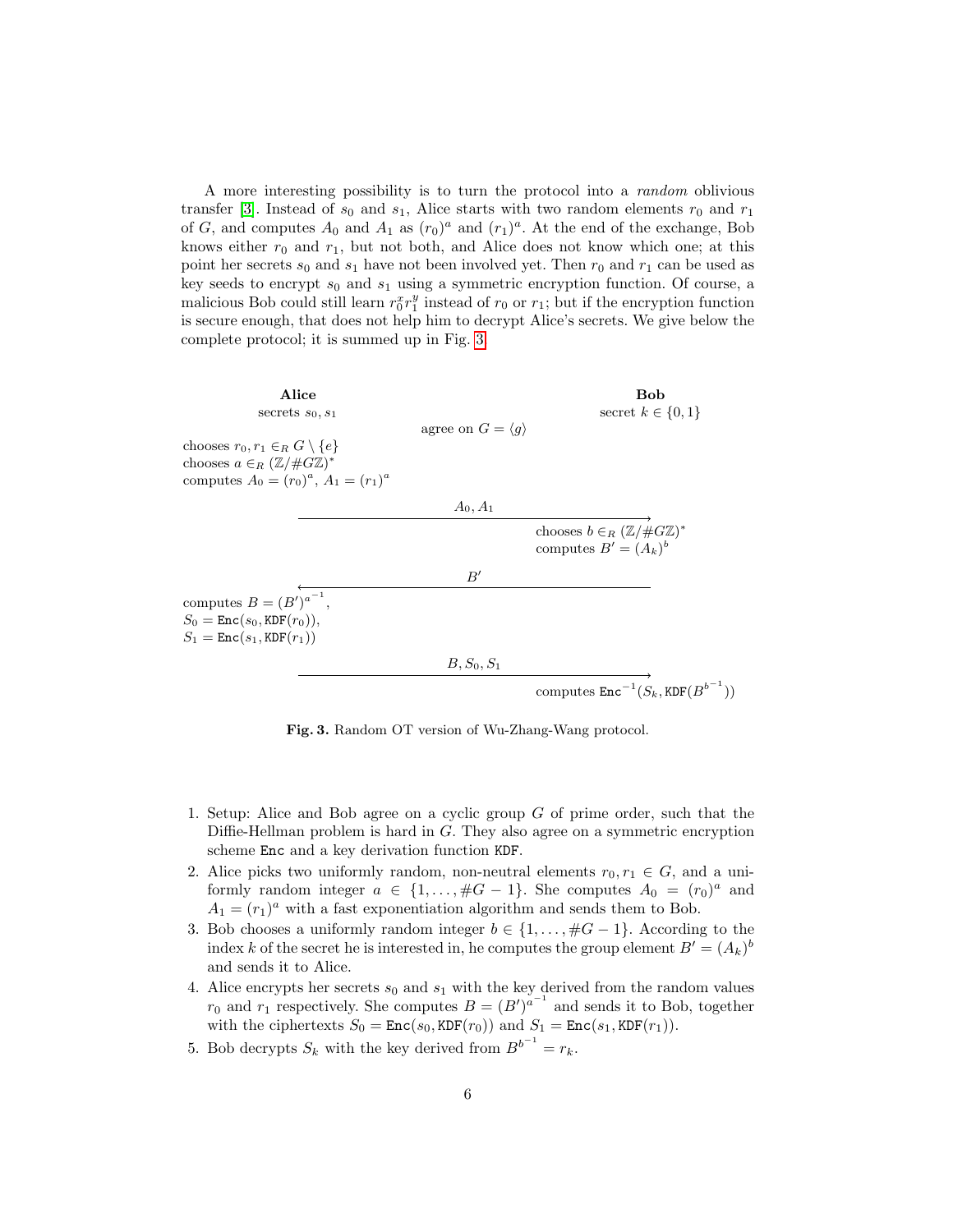#### <span id="page-6-0"></span>2.3 A new, simple DH-based oblivious transfer protocol

We propose in this section a new random oblivious transfer protocol, also based on the Diffie-Hellman key exchange scheme. We will see that it has some advantages compared to Wu-Zhang-Wang protocol, with respect to security (Sect. [2.5\)](#page-8-0) and complexity in the supersingular isogeny setting (Sect. [4.3\)](#page-19-0).

As above, Alice has two secrets  $s_0, s_1$  and Bob wants to learn one of them, without allowing Alice to know which one; and Alice does not want Bob to learn both secrets. The index of Bob's choice is denoted by  $k \in \{0, 1\}.$ 

- 1. Setup: Alice and Bob agree on a cyclic group  $G$  of prime order and a generator  $q$ of G, such that the discrete logarithm problem (and the Diffie-Hellman problem) is hard in G. They also agree on a secure symmetric encryption function Enc and key derivation function KDF.
- 2. Alice picks two different integers  $a_0, a_1 \in \{1, ..., \#G-1\}$ , chosen independently and uniformly randomly.
	- For each  $i \in \{0,1\}$ , she computes with a fast exponentiation algorithm  $A_i$  $g^{a_i}$ ; she sends Bob  $A_0, A_1$ .
- 3. Bob chooses a uniformly random integer  $b \in \{1, \ldots, \#G 1\}.$ 
	- He computes the group element  $B = g<sup>b</sup>$ .
	- According to the index  $k \in \{0,1\}$  of the secret he is interested in, Bob computes  $B' = (A_k)^b$  and sends it to Alice.
- 4. For each  $i \in \{0,1\}$ , Alice computes  $B'^{a_i^{-1}}$  where  $a_i^{-1}$  is the inverse of  $a_i$  modulo  $\#G$ , and encrypts her secret  $s_i$  with the key derived from this computed value. She

sends Bob the ciphertexts  $S_0 = \text{Enc}(s_0, \text{KDF}(B'^{a_0^{-1}}))$  and  $S_1 = \text{Enc}(s_1, \text{KDF}(B'^{a_1^{-1}}))$ . 5. Bob computes  $\text{Enc}^{-1}(S_k, \text{KDF}(B)).$ 

Alice Bob secrets  $s_0, s_1$  secret  $k \in \{0, 1\}$ agree on  $G = \langle q \rangle$ chooses  $a_0, a_1 \in_R (\mathbb{Z}/\#G\mathbb{Z})^*$ chooses  $b \in_R (\mathbb{Z}/\#G\mathbb{Z})^*$ computes  $A_0 = g^{a_0}$ ,  $A_1 = g$  $a_1$  computes  $B = g^b$ computes  $B' = (A_k)^b$ computes  $S_0 = \texttt{Enc}(s_0, \texttt{KDF}(B'^{a_0^{-1}}))$  $S_1 = \texttt{Enc}(s_1, \texttt{KDF}(B'^{a_1^{-1}}))$ computes  $\texttt{Enc}^{-1}(S_k, \texttt{KDF}(B))$  $A_0, A_1$  $B'$  $S_0, S_1$ 

Fig. 4. Our DH-based oblivious transfer protocol.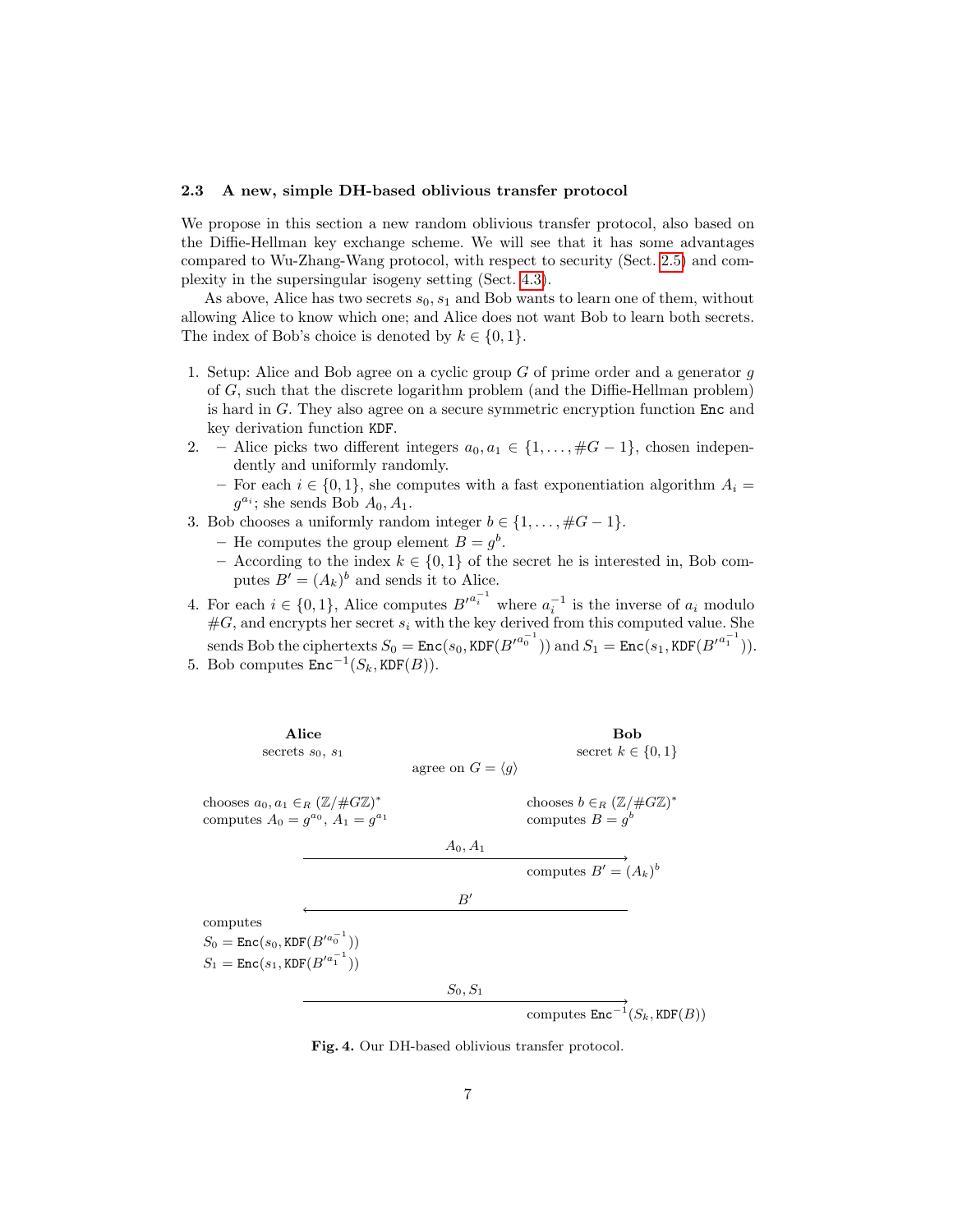Correctness of the protocol follows from the identity  $B'^{a_k^{-1}} = ((g^{a_k})^b)^{a_k^{-1}} = g^b =$ B. As above, it can be interpreted in terms of commuting maps  $\phi_{a_0}$ ,  $\phi_{a_1}$  and  $\phi_b$ , see Fig. [5.](#page-7-1) If we compare to Fig. [1,](#page-3-1) we see that the direction of the lower-right arrows have been reversed, and only one of them completes a commutative diagram; the second one points to a value that Bob should not be able to compute.



<span id="page-7-1"></span>**Fig. 5.** Another view of our DH-based OT protocol (left,  $k = 0$ ; right,  $k = 1$ )

As discussed above, this actually implements a random OT scheme: after the two first exchanges, Alice has two random (but related) elements  $B'^{a_0^{-1}}$  and  $B'^{a_1^{-1}}$ , and only one of them is known to Bob, but at this point Alice's secrets have not yet been involved. The use of a symmetric encryption scheme together with a key derivation function gives the  $\binom{2}{1}$ -OT protocol.

#### <span id="page-7-0"></span>2.4 Security against a malicious sender

The goal of a malicious Alice is to discover the secret bit  $k \in \{0,1\}$  of Bob. In both protocols, the only information she has access to is Bob's computed value  $B' = (A_k)^b$ . If Alice complies with the protocol, and the order of the group  $G$  is indeed prime as specified, then  $A_0$  and  $A_1$ , which are equal to either  $(r_0)^a$  and  $(r_1)^a$  or  $g^{a_0}$  and  $g^{a_1}$ , are both generators of the group G. Since b is uniformly distributed in  $\{1, \ldots, \#G-1\} \simeq$  $(\mathbb{Z}/\#G\mathbb{Z})^*$ , the element  $B' = (A_k)^b$  is also uniformly distributed in  $G \setminus \{e\}$  (where  $e = g^0$  is the neutral element) and therefore leaks no information about k to Alice.

A malicious Alice could, however, send Bob elements  $A_0$ ,  $A_1$  that are not of the specified form. But for  $B' = (A_k)^b$  not to be uniformly distributed she needs  $A_0$  or  $A_1$  not to be a generator of G. As long as G is of prime order, this means setting  $A_0$  or  $A_1$  to  $e$ , which Bob can detect easily. Otherwise, Alice could try working in a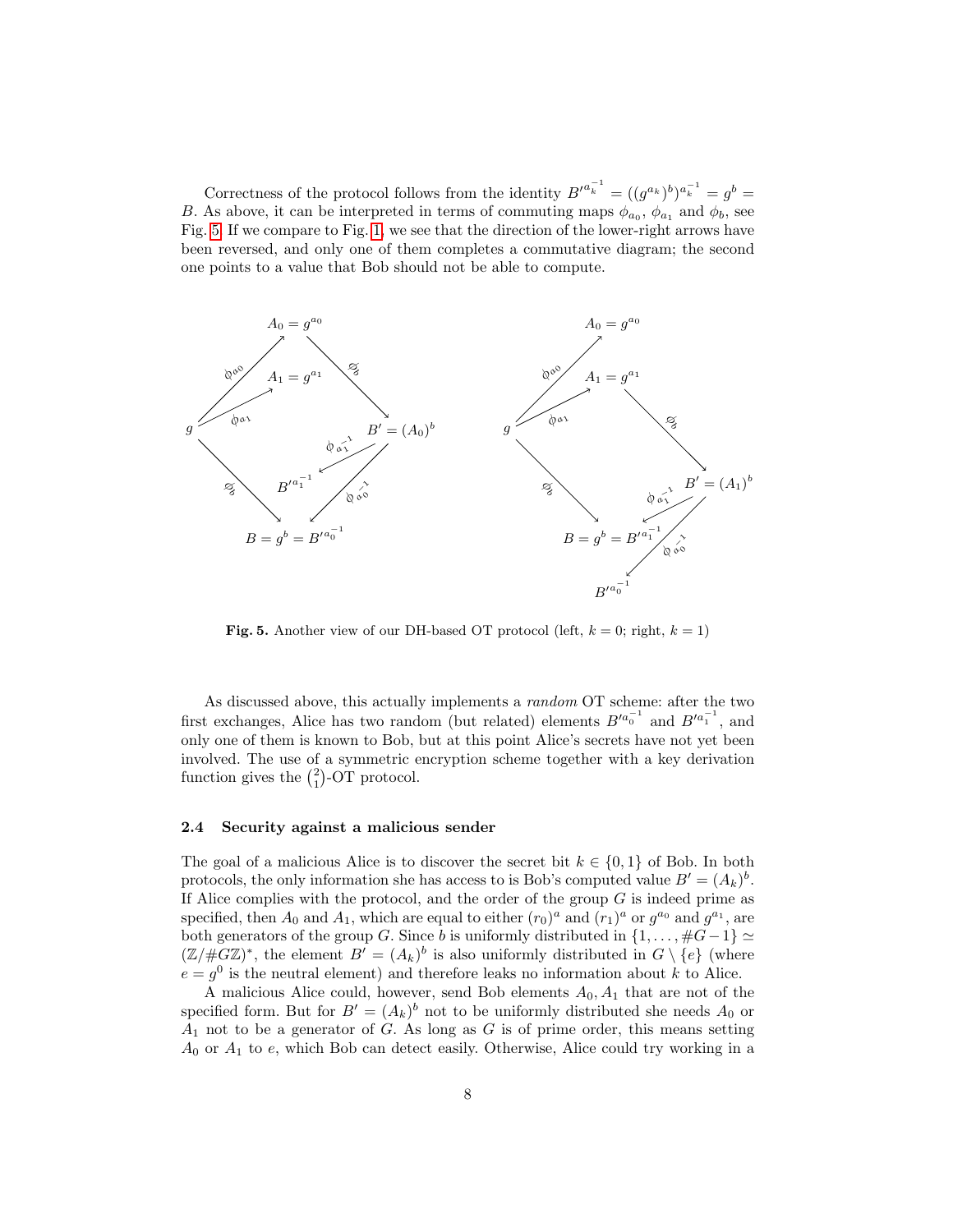group G of composite order. This is only possible if Bob does not check the order of the agreed-upon group G, or if Alice sends elements  $A_0$  and  $A_1$  that are not in G, in the spirit of the invalid curve attack [\[6\]](#page-26-12). In any case, as long as Bob performs some elementary checks – namely, that  $G$  has indeed prime order, that  $A_0$  and  $A_1$  belong to  $G$  and are different from  $e$  – then Alice obtains no information whatsoever about Bob's secret bit k.

#### <span id="page-8-0"></span>2.5 Security against a malicious receiver

The goal of a malicious Bob is to decrypt, or at least gain information, on both of Alice's secrets  $s_0$  and  $s_1$ . A difficulty in the analysis is that Bob is not constrained to follow the protocol: instead of sending  $B' = (A_k)^b$ , he can send Alice any element of his choice in G. As discussed above, Alice has no mean to ensure the validity of Bob's transmitted value; doing otherwise would require expensive validation mechanisms, such as providing a zero-knowledge proof that Bob knows the logarithm of  $B'$  in basis either  $A_0$  or  $A_1$ .

Because of this, we need a model for the security of an oblivious transfer protocols with respect to the sender's secrets. It is often defined in terms of an ideal functionality, but this makes for difficult proofs outside of the random oracle model. We prefer to define this security in terms of an indistinguishability property. Quite classically, in order to express that Bob obtains useful information on a secret or not, we consider a situation where the secret is selected randomly between two messages of his choice and ask if Bob can tell which one was selected. The following game is modeled on the definition of the IND-CPA property; in our  $\binom{2}{1}$ -oblivious transfer context, it makes no real sense to give Bob more power and to consider adaptative attacks (see however [\[9\]](#page-26-13) for the securtiy of adaptative  $\binom{n}{k}$ -OT).

#### Indistinguishability game for oblivious transfer:

Given a message length  $n$ :

– Bob sends Alice two couples of distinct messages  $(m_0, m'_0)$  and  $(m_1, m'_1)$  of his choice, of same length n; – Alice chooses randomly, uniformly and independently two bits  $b_0$  and  $b_1$ , then

sets  $s_0 =$  $\int m_0$  if  $b_0 = 0$  $m'_0$  if  $b_0 = 1$  and  $s_1 =$  $\int m_1$  if  $b_1 = 0$  $m'_1$  if  $b_1 = 1$ 

– Alice and Bob perform the oblivious transfer protocol with  $s_0$  and  $s_1$ ;

– Bob must answer whether  $b_0 = b_1$  or  $b_0 \neq b_1$ .

#### Definition 1.

An oblivious transfer protocol is semantically secure if for any polynomially-limited Bob, his advantage, defined as  $P(correct answer) - 1/2$ , is a polynomially-negligible function in the security parameter.

The rationale behind this definition is that Bob should not be able to extract meaningful information about both  $s_0$  and  $s_1$ , or equivalently about both  $b_0$  and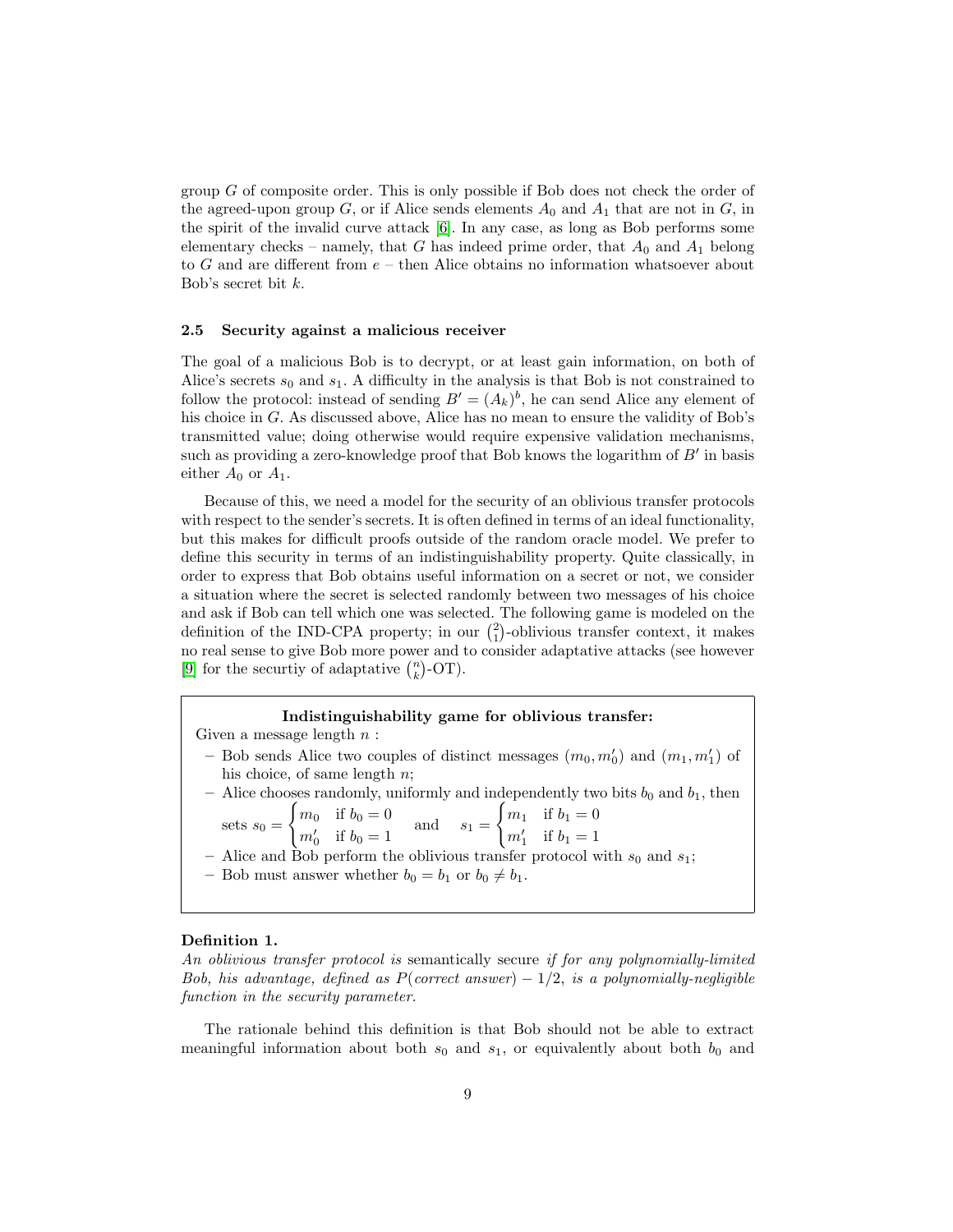$b_1$ . Since they are bits, this means being able to answer correctly whether  $b_0 = b_1$ or  $b_0 \neq b_1$  with probability greater than 1/2. If Bob is honest-but-curious, he can learn either  $b_0$  or  $b_1$ , and the semantic security implies that he does not learn nonnegligible information on the second bit, as expected. If Bob is malicious, he could conceivably try to cheat during the protocol by sending invalid data, exchanging the certain knowledge of either  $b_0$  or  $b_1$  for a partial knowledge on both; this is for instance possible in Wu-Zhang-Wang's original protocol. Our definition of semantic security implies that only negligible information can be thus obtained. Overall, it captures the idea that any useful information gained by Bob on one of Alice's secrets forbids him to gain any useful information on the other secret.

#### Security analysis in the random oracle model.

Obviously, the practical security of the random OT schemes we have presented depends on the underlying encryption and key derivation functions Enc and KDF, and they cannot provide a perfect secrecy as it is the case for Bob's secret  $k$ . Let us assume for the moment that Enc combined with KDF operates as a random oracle; in this model, Bob cannot gain any information on  $s_0$  and  $s_1$  if he does not know the en-cryption keys. For instance, as in [\[4,](#page-25-1)[25\]](#page-26-8), one can simply set  $\text{Enc}(s, \text{KDF}(k)) = s \oplus H(k)$ where  $H$  is a random oracle (in practice, a cryptographic hash function).

Then in order to obtain any information on both messages, Bob must be able to recover both encryption keys. In our protocol, this means being able to compute  $B'^{a_0^{-1}}$ and  $B'^{a_1^{-1}}$  for an element B' of Bob's choice, knowing only g,  $g^{a_0}$  and  $g^{a_1}$ . A trivial solution for Bob is to send Alice  $B' = e$ , but she can easily detect that and abort the communication in that case. Otherwise, Bob has to solve the following problem.

2-inverse computational Diffie-Hellman problem (2-inv-CDHP): Given a cyclic group  $G = \langle g \rangle$  of prime order and elements  $g^{\alpha}$  and  $g^{\beta}$ , produce a triple  $(X, Y, Z)$  such that  $X \neq e$  and  $Y = X^{\alpha^{-1}}$  and  $Z = X^{\beta^{-1}}$ .

If Bob can solve the computational Diffie-Hellman problem (CDHP), he can easily solve 2-inv-CDHP by producing  $(g^{\alpha\beta}, g^{\beta}, g^{\alpha})$ , or more generally  $((g^{\alpha\beta})^x, (g^{\beta})^x, (g^{\alpha})^x)$ for any x coprime to  $#G$ . On the other hand, if for any  $X \in G$ , Bob can produce elements Y, Z such that  $Y = X^{\alpha^{-1}}$  and  $Z = X^{\beta^{-1}}$ , then setting  $X = g$  he can solve the inverse Diffie-Hellman problem (computing  $g^{\alpha^{-1}}$ ), which is equivalent to the standard CDHP. However, Bob only has to produce such a triple for an  $X$  of his choice. Thus in theory, Bob could find any triple that is easier to compute than  $(g^{\alpha\beta}, g^{\beta}, g^{\alpha})$  or  $(g, g^{\alpha^{-1}}, g^{\beta^{-1}})$ . But in practice, we do not see how this additional freedom can be used and we believe this new problem to be as hard as CDHP.

Actually, it is reminiscent of the "2-out-of-3" Diffie-Hellman problem [\[23\]](#page-26-14), which consists, given  $g, g^{\alpha}$  and  $g^{\beta}$ , in producing a couple  $(X, T)$  where  $T = X^{\alpha\beta}$ . Although there does not seem to be a reduction between 2-out-of-3 DHP and 2-inv-CDHP, in both cases the lack of restriction on X implies that there is no obvious reduction from CDHP. Moreover, Kunz-Jacques and Pointcheval have proved in [\[23\]](#page-26-14) that the 2-outof-3 problem is difficult in the generic group model, and their method can be adapted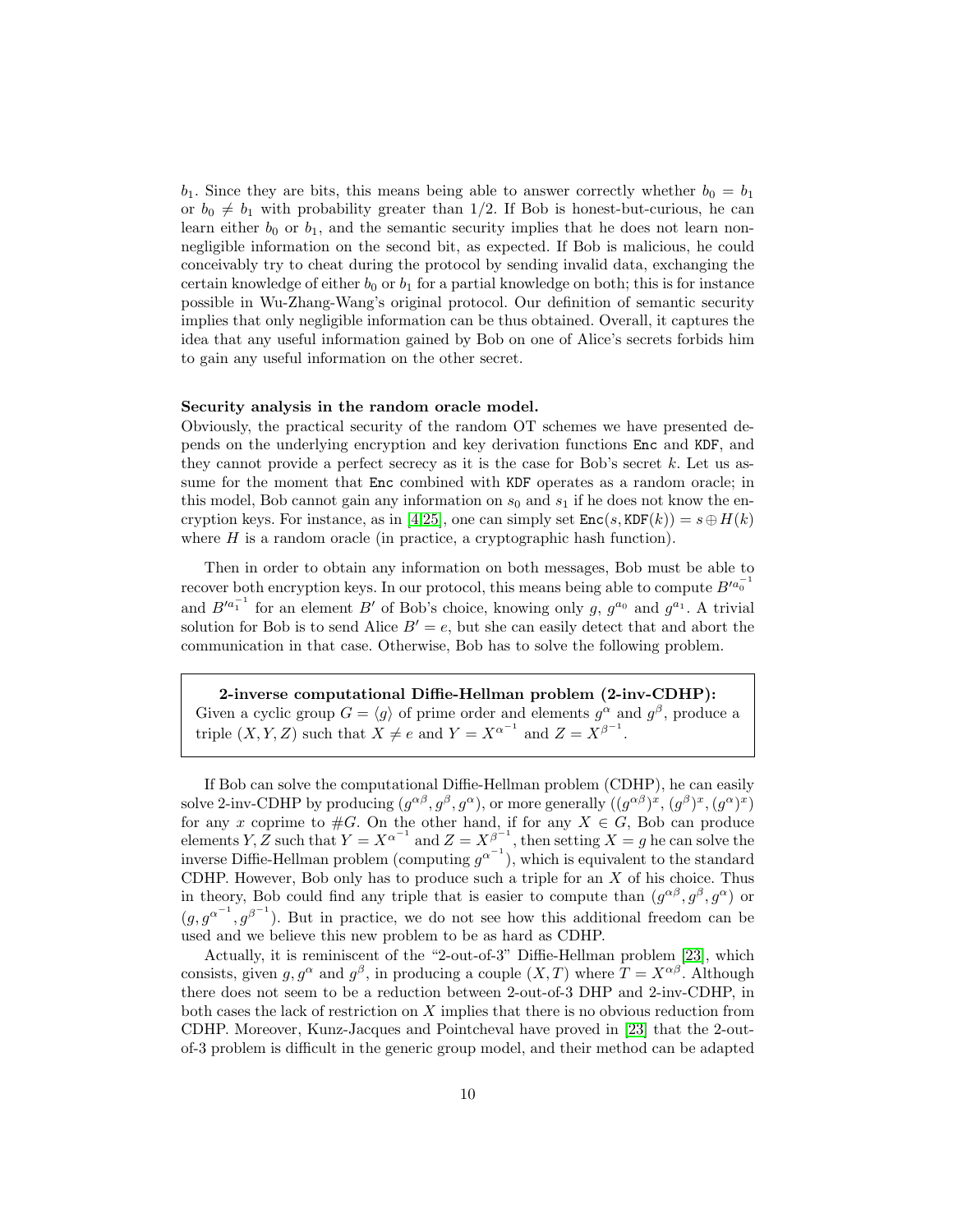to our problem. We recall that in the generic group model, all details about the group G are masked by a random bijective encoding  $\sigma : G \to I$  and its inverse  $\tau : I \to G$ , where I can be taken as  $\{1, \ldots, \#G\}$ . Any operation on the group G is queried to an oracle, that on input  $(a, x, a', x') \in (\mathbb{Z} \times I)^2$  $(a, x, a', x') \in (\mathbb{Z} \times I)^2$  answers<sup>2</sup>  $\sigma(\tau(x)^{\alpha} \cdot \tau(x')^{a'})$ . An algorithm that works in the generic group model (a generic algorithm) can therefore only rely on group operations and equality testing. In this model, we obtain the following result (see [A](#page-27-4)ppendix A for the proof), which implies that a generic algorithm needs  $\Omega(\sqrt{\#G})$ operations in order to solve 3-inv-CDHP with a non-negligible probability.

**Theorem 1.** The probability of solving 2-inv-CDHP after  $q_G$  oracle queries is bounded by  $\frac{(3q_G+4)^2}{2\#G}+\frac{1}{\#G^2}=O(q_G^2/\#G).$ 

Note finally that Bob can of course produce couples of the form  $(X, X^{\alpha^{-1}})$  or  $(X, X^{\beta^{-1}})$  by setting  $X = (g^{\alpha})^x$  or  $(g^{\beta})^x$ , and this is exactly how he can decrypt one of Alice's ciphertexts in our protocol.

The security of Wu-Zhang-Wang protocol in the random oracle model relies on the hardness of a different problem. Indeed, to gain information on both of Alice's secrets in this protocol, Bob must compute  $r_0$  and  $r_1$  from the only information available to him, namely  $(r_0)^a$ ,  $(r_1)^a$ , and the image  $B'^{a^{-1}}$  under the exponentiation by  $a^{-1}$  of the element  $B'$  of his choice. This is formalized in the following problem.

#### One-more exponentiation problem (1MEP):

Given a cyclic group  $G = \langle g \rangle$  of prime order, two non-neutral elements Y and Z, and a secret integer  $\alpha \in \{1, \ldots, \#G - 1\},\$ 

– Bob submits an element  $X \in G$  of his choice to an oracle, that outputs  $X^{\alpha}$ ;

– then Bob must produce  $Y^{\alpha}$  and  $Z^{\alpha}$ .

This problem is reminiscent of several non-standard Diffie-Hellman problems, most notably the "static" one-more Diffie-Hellman problem [\[7,](#page-26-15)[22\]](#page-26-16). Clearly, Bob can solve 1MEP if he can solve the computational Diffie-Hellman problem (twice, with inputs  $X, X^{\alpha}, Y$  and then  $X, X^{\alpha}, Z$ ). On the other hand, for an honest-but-curious Bob who follows the protocol and submits either  $Y$  or  $Z$ , solving 1MEP is equivalent to solving the CDHP with inputs Y, Z and either  $Y^{\alpha}$  or  $Z^{\alpha}$ . But a malicious Bob is not constrained in his choice of  $X$ ; as in the case of 2-inv-CDHP, this freedom means that there is no trivial equivalence between 1MEP and CDHP, even though it is not at all clear how to use this freedom meaningfully. In any case, there does not seem to be any practical way to solve these problems beyond computing discrete logarithms.

#### Semantic security

The assumption that the encryption and key derivation functions act as a random oracle is however unrealistically strong. A more reasonable assumption is that Enc

<span id="page-10-0"></span><sup>&</sup>lt;sup>2</sup> Other models only allow queries of the form  $\sigma(\tau(x), \tau(x'))$  or  $\sigma((\tau(x))^{-1})$ , but this does not fundamentally alter our result.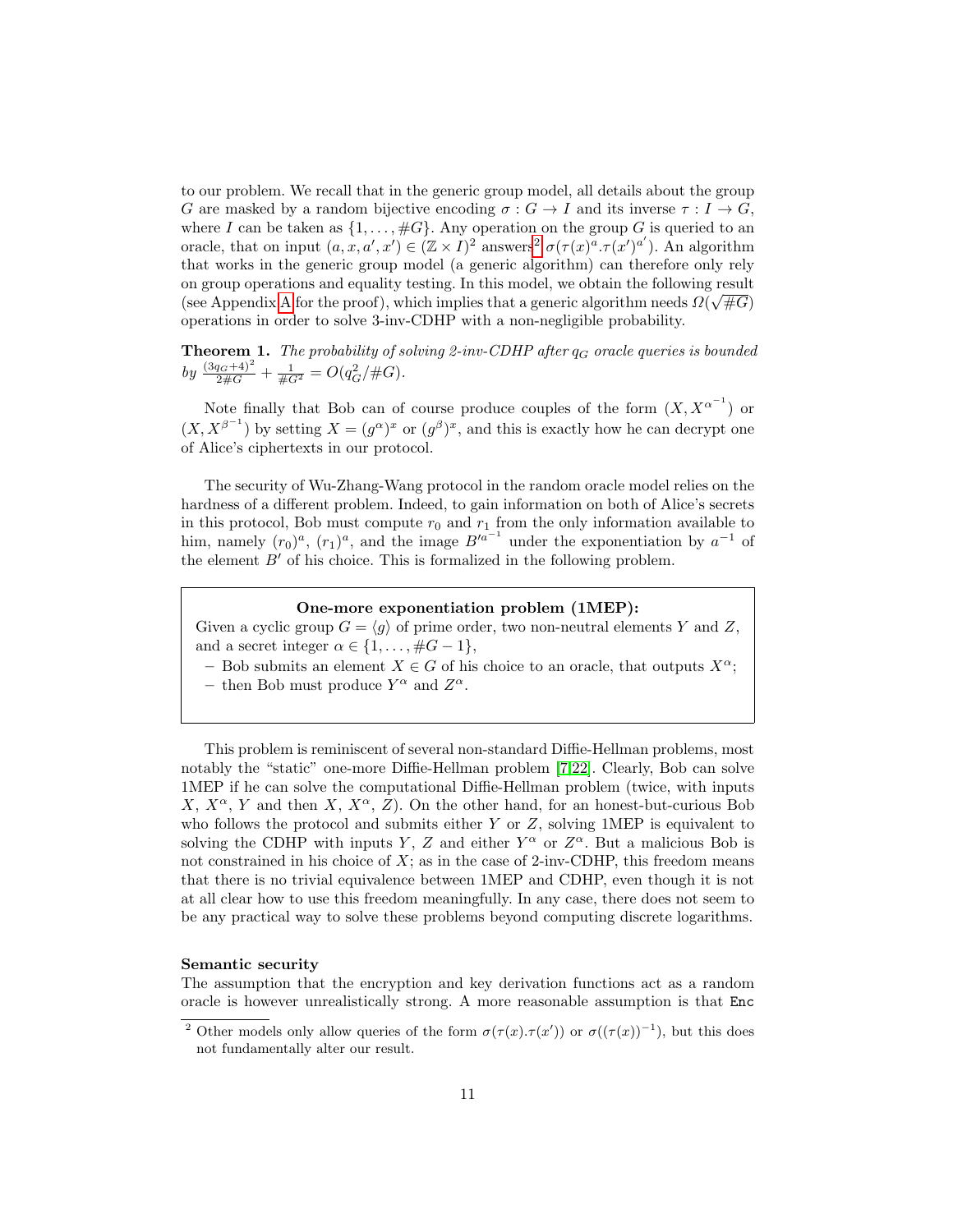combined KDF is semantically secure [\[19\]](#page-26-17), or more precisely satisfies the indistinguishability under chosen-plaintext attack (IND-CPA) property. Coming back to our indistinguishability game, under this assumption Bob cannot tell apart the encryptions of  $m_0$  and  $m'_0$ , resp.  $m_1$  and  $m'_1$ , with polynomially-limited resources if he does not have information on the respective encryption key.

The security of our protocol in the IND-CPA model consequently relies on the assumption that Bob cannot produce an element  $B' \in G \setminus \{e\}$  such that he has information on both  $B'^{a_0^{-1}}$  and  $B'^{a_1^{-1}}$ . This is made precise in the following decisional problem, presented in the form of a game between Bob and an oracle.

2-inverse decisional Diffie-Hellman problem (2-inv-DDHP): Given a cyclic group  $G = \langle g \rangle$ , elements  $g^{\alpha}, g^{\beta}$ :

– Bob sends the challenge oracle an element  $X \in G \setminus \{e\}$  of his choice;

- the oracle samples two independently and uniformly random elements  $R_0$ ,  $R_1 \in G \setminus \{e\}$  and bits  $b_0, b_1 \in \{0, 1\}.$
- the oracle then outputs two couples  $(Y, Y')$  and  $(Z, Z')$  such that

$$
(Y, Y') = \begin{cases} (X^{\alpha^{-1}}, R_0) \text{ if } b_0 = 0\\ (R_0, X^{\alpha^{-1}}) \text{ if } b_0 = 1 \end{cases} \text{ and } (Z, Z') = \begin{cases} (X^{\beta^{-1}}, R_1) \text{ if } b_1 = 0\\ (R_1, X^{\beta^{-1}}) \text{ if } b_1 = 1 \end{cases}
$$

– Bob must answer whether  $b_0 = b_1$  or  $b_0 \neq b_1$ .

Bob's advantage in this game is defined as  $P(\text{correct answer}) - 1/2$ . Then 2-inv-DDHP is hard if no algorithm can achieve a non-negligible advantage for Bob in probabilistic polynomial time.

As in the oblivious transfer indistinguishability game, if the problem is hard then Bob cannot gain any useful information on the couple  $(X^{\alpha^{-1}}, X^{\beta^{-1}})$  that does not come from information on only one of them separately. Bob can of course identify either  $b_0$  or  $b_1$  by submitting  $X = (g^{\alpha})^x$  or  $(g^{\beta})^x$  for an x of his choice; if the 2-inv-DDHP is hard in G, he cannot do better (with polynomially-limited resources).

<span id="page-11-0"></span>**Theorem 2.** The protocol of Sect. [2.3](#page-6-0) is semantically secure if 2-inv-DDHP is hard and the underlying encryption scheme is IND-CPA.

For better readability, the proof of this result is postponed to Appendix [B.](#page-28-0)

There is an obvious reduction from 2-inv-CDHP to 2-inv-DDHP, and also from the standard decisional Diffie-Hellman problem (DDHP). Actually, the decisional problem closest to ours is the inverse decisional Diffie-Hellman problem (inv-DDHP, see [\[1\]](#page-25-4)): given  $g, g^{\alpha}$  and h, determine if  $h = g^{\alpha^{-1}}$ . If Bob can solve inv-DDHP, he can solve 2-inv-DDHP by submitting  $X = g$ . As with the computational problem, there is no obvious reduction from 2-inv-DDHP to inv-DDHP (and neither from inv-DDHP to DDHP), because of the additional freedom in the choice of  $X$ , but we do not believe this freedom to be practically usable.

As a matter of fact, even if Bob manages to obtain some partial information on both Alice's encryption keys  $B'^{a_0^{-1}}$  and  $B'^{a_1^{-1}}$ , he will probably not be able to use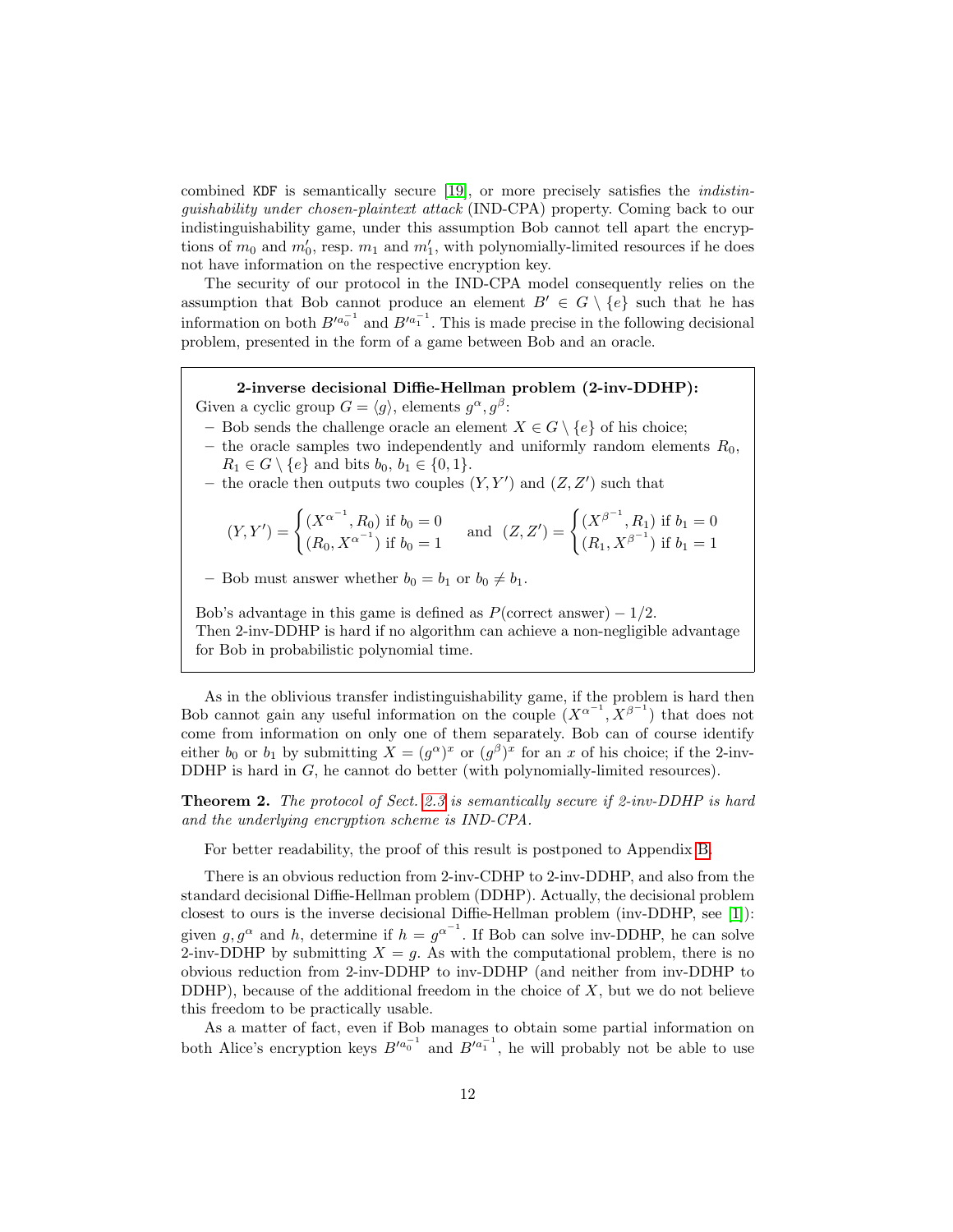it to gain partial information on both secrets  $s_0$  and  $s_1$ , although this claim clearly depends of the encryption scheme used (he would need some kind of related key attacks). Nevertheless, it is safer to implement our oblivious transfer protocol in a group where the decisional Diffie-Hellman problem is hard, for instance on elliptic curves that are not pairing-friendly.

For Wu-Zhang-Wang protocol, however, the IND-CPA property is not enough to guarantee the semantic security of the overall scheme. The problem is that the decisional version of the one-more exponentiation problem (1MEP) is easy: by submitting  $Y/Z$  to the exponentiation oracle, Bob recovers  $Y^{\alpha}/Z^{\alpha}$  and therefore gains information on the couple  $(Y^{\alpha}, Z^{\alpha})$ . This is exactly the reason why the original version of Wu-Zhang-Wang protocol was insecure and had to be transformed in a random OT scheme. As remarked just above, this is an actual weakness only if Bob manages to mount a kind of related key attack. But in any case, achieving semantic security for Wu-Zhang-Wang protocol would require not only the hardness of 1MEP, but also some kind of non-standard indistinguishability property of the underlying encryption scheme.

#### <span id="page-12-1"></span>2.6 Comparison between the two schemes

From a complexity point of view, we can compare the two schemes by counting the number of group exponentiations, which are usually the most expensive operations. We can see that Wu-Zhang-Wang protocol requires five exponentiations, against six for our proposal, and is thus slightly more efficient. This is however no longer true in the supersingular isogeny setting, as explained in Sect. [4.3.](#page-19-0)

Note that the protocols, as presented above, actually implement  $\binom{2}{1}$  (or 1-out-of-2) oblivious transfer. Turning them into  $\binom{n}{1}$ -OT can be done using the classical Naor-Pinkas transform. It only requires  $O(\ln(n))$  parallel executions of the first steps of the protocol, and thus only  $O(\ln(n))$  exponentiations; but obviously, Alice must still send  $O(n)$  encrypted messages in the final step. We refer to Naor and Pinkas original article [\[26\]](#page-26-18) for more details. Achieving  $\binom{n}{t}$ -OT is a different task. Wu-Zhang-Wang protocol admits a solution with  $O(n+t)$  operations, as explained in the original paper [\[38\]](#page-27-3), whereas our protocol still necessitates  $t$  executions of the  $\binom{n}{1}$  scheme.

From a security point of view, we have seen that the two schemes relies on distinct hardness assumptions. Still, outside of the random oracle model Wu-Zhang-Wang protocol is weaker than ours, and cannot offer semantic security under standard indistinguishability assumptions on the underlying symmetric encryption scheme.

# <span id="page-12-0"></span>3 The De Feo-Jao-Plût supersingular isogeny key exchange

Let E and E' be two elliptic curves defined over the same finite field  $\mathbb{F}_q$  (we refer to [\[33\]](#page-27-5) for more details on elliptic curves and isogenies). By a theorem of Tate, we know that there exists an isogeny  $\phi : E \to E'$  defined over  $\mathbb{F}_q$  if and only if E and E' have the same number of  $\mathbb{F}_q$ -rational points, and this can be checked quite efficiently. On the other hand, finding such an isogeny  $\phi$ , or equivalently determining its kernel, is usually much more difficult.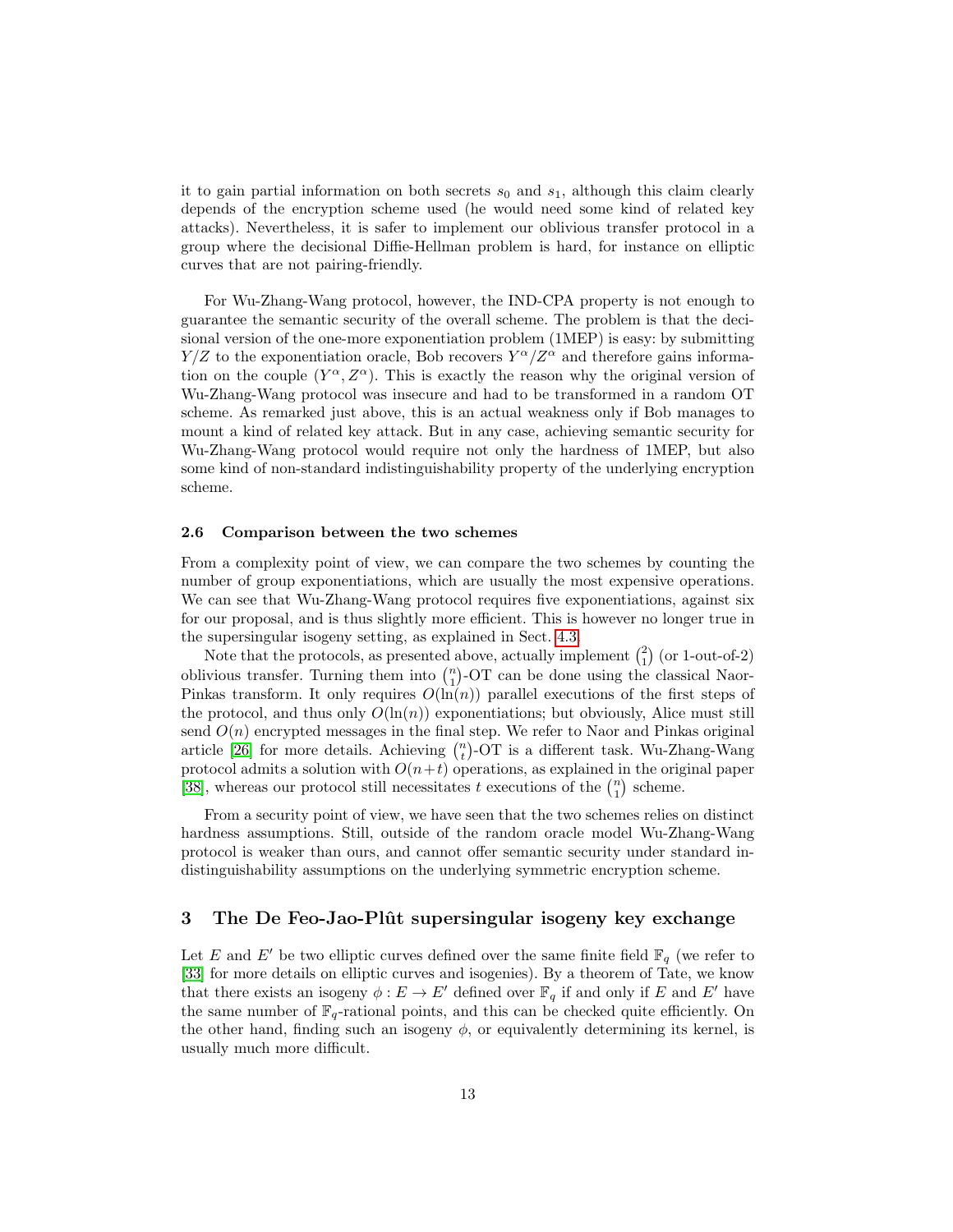Actually, this gives a construction of a one-way function. Starting from a subgroup G of  $E(\mathbb{F}_q)$ , Vélu's formulae [\[37\]](#page-27-6) allow one to compute the curve  $E' \simeq E/G$  and the corresponding isogeny  $\phi : E \to E'$  using  $O(\#G)$  operations in E. But when the order of G is smooth (in applications we will have  $\#G = 2^n$  or  $3^m$ ), then  $\phi$  can be efficiently computed as a composition of small degree isogenies, and the cost drops to  $O(\log(\#G))$ ; see [\[13\]](#page-26-4) for more details on the optimal computation strategy. On the other hand, the inverse function, which consists of determining  $G = \text{ker} \phi$  from E, E' and potential other information such as  $\#G = \deg \phi$ , is harder to compute. How much harder depends on the setting; in the case of smooth degrees (the one we are interested in), the best known quantum attacks have subexponential complexity for ordinary elliptic curves [\[10\]](#page-26-19), but exponential complexity for supersingular elliptic curves [\[35\]](#page-27-7).

This one-way function can be used to construct a Diffie-Hellman-type key exchange. In this context, the exponentiation maps of the Diffie-Hellman protocol are replaced by the computation of quotient curves  $E/G$ , and recovering G from E and  $E/G$  is the analog of the discrete logarithm problem. The first isogeny-based key exchange proposal (by Couveignes in 1997 [\[12\]](#page-26-20), rediscovered ten years later by Rostovtsev and Stolbunov [\[31,](#page-27-8)[34\]](#page-27-9)) used ordinary elliptic curves. After the discovery of a quantum subexponential attack [\[10\]](#page-26-19), this key exchange protocol was adapted to the supersingular setting by De Feo, Jao and Pl $\hat{u}$  [\[13\]](#page-26-4).

The difficulty is that the analogy between exponentations and taking quotients of curves is not perfect. Indeed, in the group setting, the knowledge of  $a \in (\mathbb{Z}/\#G\mathbb{Z})^*$ allows one to associate an element  $g^a \in G$  to any element  $g \in G$ ; in other words, the group  $(\mathbb{Z}/\#G\mathbb{Z})^*$  acts on G, and the Diffie-Hellman key exchange relies on the commutativity of this action (as expressed by the diagram of Fig. [1\)](#page-3-1). But there is no such commutative group action for supersingular elliptic curves<sup>[3](#page-13-0)</sup>. For any subgroup  $G \subset E$ , one can compute the curve  $E/G$  and associated isogeny  $\phi : E \to E/G$  such that ker  $\phi = G$ , but there is no canonical way to extend this correspondence  $E \mapsto E/G$ to all supersingular curves.

The idea of the supersingular isogeny Diffie-Hellman (SIDH) key exchange of De Feo, Jao and Plût is to work with two different torsion subgroups of a supersingular curve E defined over  $\mathbb{F}_{p^2}$ . We will assume that the full  $2^n$  and  $3^m$  torsion of E is defined over  $\mathbb{F}_{p^2}$ , where n and m are integers related to the security level (typically  $100 \le n \le 500$  such that  $2^n \approx 3^m$ . Actually, any couple of small prime numbers can be used intead of 2 and 3; in the notations of [\[13\]](#page-26-4), we have chosen  $e_A = 2$ ,  $\ell_A = n$ ,  $e_B = 3$  and  $\ell_B = m$  to simplify the presentation. The protocol begins as follows:

- Alice and Bob, the two participants in the key exchange protocol, each choose a subgroup of E: Alice chooses a cyclic subgroup  $G_A = \langle R_A \rangle \subset E[2^n]$  of order  $2^n$ , and Bob a cyclic subgroup  $G_B = \langle R_B \rangle \subset E[3^m]$  of order  $3^m$ .
- Alice computes the curve  $E_A \simeq E/(R_A)$  with corresponding isogeny  $\phi_A : E \to E_A$ and sends  $E_A$  to Bob; Bob computes the curve  $E_B \simeq E/\langle R_B \rangle$  with corresponding isogeny  $\phi_B : E \to E_B$  and sends  $E_B$  to Alice.

Now we would like Alice (resp. Bob) to compute an isogeny  $\phi'_A : E_B \to E_{BA}$ (resp.  $\phi'_B : E_A \to E_{AB}$ ) that is in some sense "parallel" to  $\phi_A : E \to E_A$  (resp. to

<span id="page-13-0"></span><sup>3</sup> This commutative group action does exist, however, for ordinary elliptic curves; but this is precisely the basis of the quantum attack on the computational isogeny problem.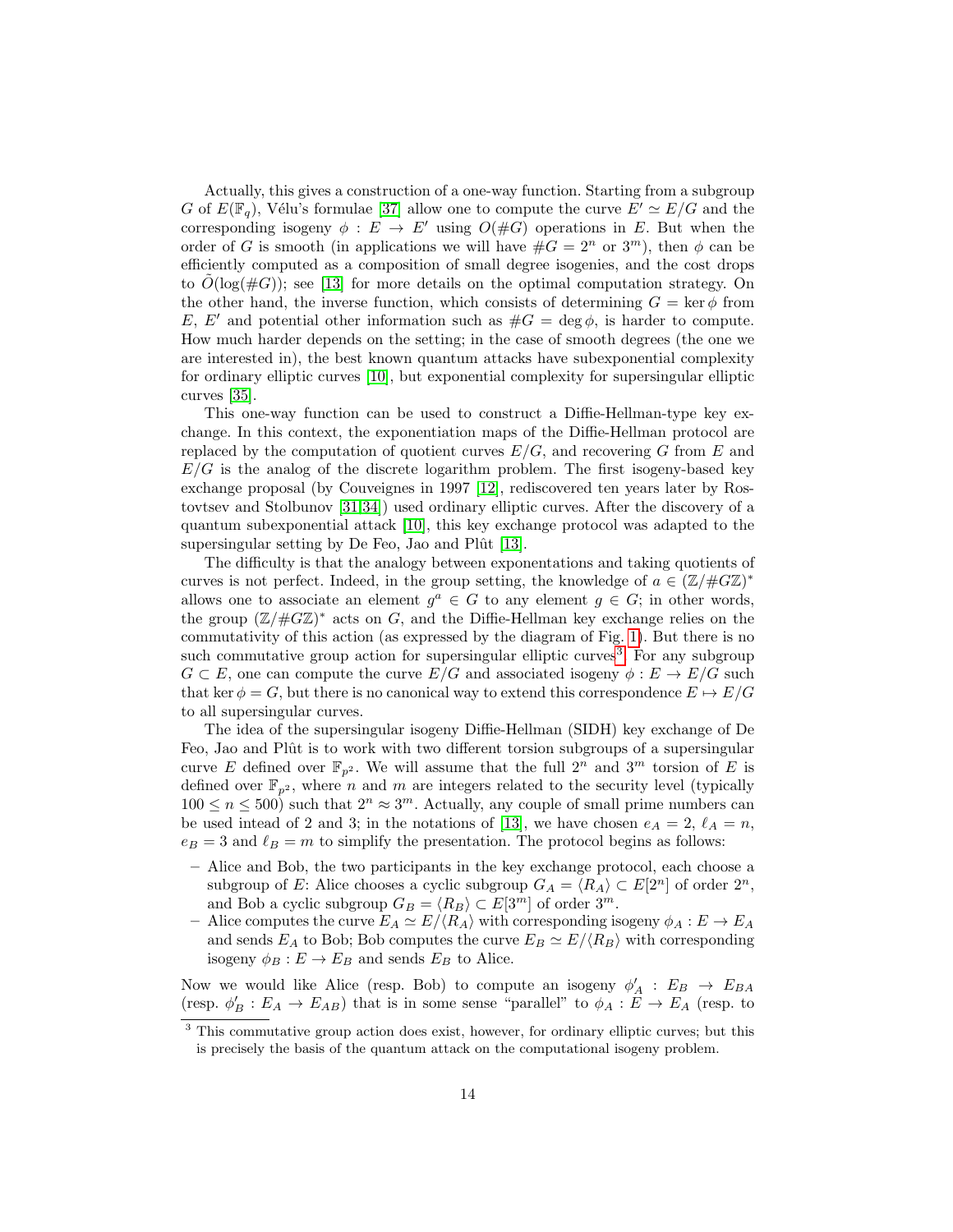$\phi_B : E \to E_B$ ). Of course, we also want  $E_{AB} \simeq E_{BA}$ , so that Alice and Bob can use the common *j*-invariant  $j(E_{AB}) = j(E_{BA})$  as a shared secret. A natural solution is to take ker  $\phi'_A = \phi_B(G_A) = \langle \phi_B(R_A) \rangle$  and ker  $\phi'_B = \phi_A(G_B) = \langle \phi_A(R_B) \rangle$ ; then

$$
E_{BA} \simeq E_B/\langle \phi_B(R_A) \rangle \simeq E/\langle R_A, R_B \rangle \simeq E_A/\langle \phi_A(R_B) \rangle \simeq E_{AB}.
$$

But Alice cannot ask Bob to compute  $\phi_B(R_A)$ : if it transits over an insecure communication channel, any eavesdropper can compute the final shared value  $j(E_{BA}) =$  $j(E_B/\langle \phi_B(R_A) \rangle)$ . De Feo, Jao and Plût's solution is to fix a basis  $(U, V)$  of  $E[2^n]$  and a basis<sup>[4](#page-14-0)</sup> (P, Q) of  $E[3^m]$  and to require Alice, resp. Bob, to transmit  $\phi_A(P)$  and  $\phi_A(Q)$ in addition to  $E_A$ , resp.  $\phi_B(U)$  and  $\phi_B(V)$  in addition to  $E_B$ . The protocol can then resume as follows:

- Alice computes  $x_A, y_A \in \mathbb{Z}/2^n\mathbb{Z}$  such that  $R_A = x_A U + y_A V$  (this is possible because the discrete logarithm problem is easy in  $E[2<sup>n</sup>]$ ). Alternatively, and preferably, she had chosen  $R_A$  as  $x_A U + y_A V$  by sampling  $x_A$  and  $y_A$  randomly in  $\mathbb{Z}/2^n\mathbb{Z}$  such that at least one of them is coprime to 2.

After receiving  $E_B$ ,  $\phi_B(U)$  and  $\phi_B(V)$ , she computes  $x_A \phi_B(U)+y_A \phi_B(V)$  (which is equal to  $\phi_B(R_A)$  and  $E_{BA} \simeq E_B/\langle x_A \phi_B(U) + y_A \phi_B(V) \rangle$ .

– Bob does the same and computes  $E_{AB} \simeq E_A/\langle x_B \phi_A(P) + y_B \phi_A(Q) \rangle$  where  $x_B, y_B \in \mathbb{Z}/3^m\mathbb{Z}$  are such that  $R_B = x_B P + y_B Q$ .

In practice, with a small loss of generality we can assume that  $R_A = U + aV$  and  $R_B = P + bQ$  where a, resp. b are chosen randomly and uniformly from  $\mathbb{Z}/2^n\mathbb{Z}$ , resp.  $\mathbb{Z}/3^m\mathbb{Z}$ . The final protocol is summed up in Fig. [6.](#page-14-1)



<span id="page-14-1"></span>Fig. 6. De Feo-Jao-Plût SIDH key exchange

The security of this scheme corresponds to the hardness of the analog of the computational Diffie-Hellman problem (CDHP):

<span id="page-14-0"></span><sup>&</sup>lt;sup>4</sup> This corresponds to  $(P_A, Q_A)$  and  $(P_B, Q_B)$  in the notations of [\[13\]](#page-26-4).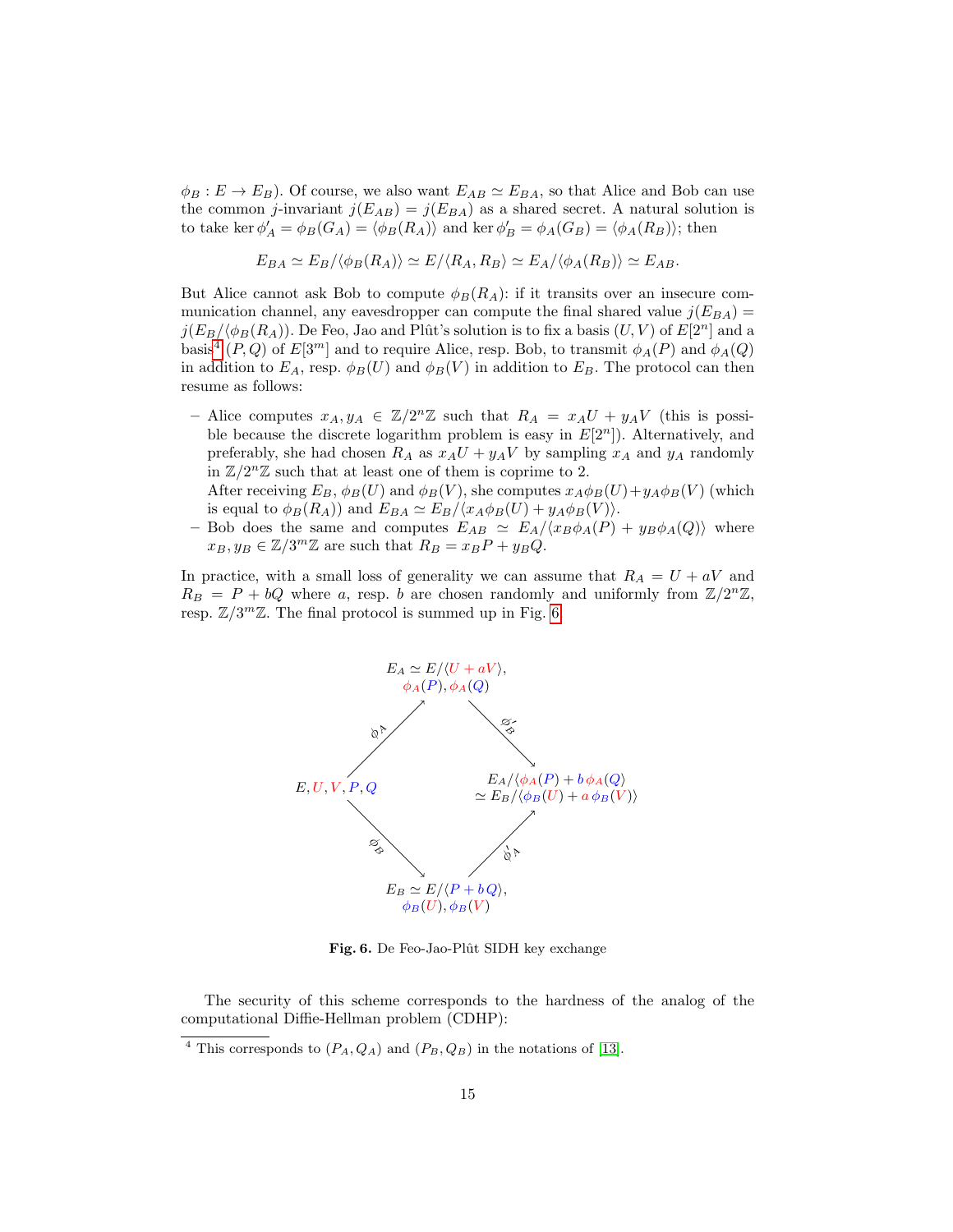Supersingular Computational Diffie-Hellman Problem (SSCDH [\[13\]](#page-26-4)): Let E be a supersingular elliptic curve defined over  $\mathbb{F}_{p^2}$  with rational  $2^n$  and  $3^m$ torsion, and let  $(U, V)$  and  $(P, Q)$  be bases of  $E[2<sup>n</sup>]$  and  $E[3<sup>m</sup>]$  respectively. Let  $\phi_A : E \to E_A$  and  $\phi_B : E \to E_B$  be isogenies such that ker  $\phi_A = \langle U + aV \rangle$  and ker  $\phi_B = \langle P + bQ \rangle$ , where a, b are chosen randomly and uniformly in  $\mathbb{Z}/2^n\mathbb{Z}$  and  $\mathbb{Z}/3^m\mathbb{Z}$ .

Given the curves E,  $E_A$ ,  $E_B$  and the points  $\phi_A(P), \phi_A(Q), \phi_B(U), \phi_B(V)$ , find the *j*-invariant of  $E/\langle U + aV, P + bQ \rangle$ .

There is a similar decisional problem, the Supersingular Decisional Diffie-Hellman Problem (SSDDH); we refer to [\[13\]](#page-26-4) for its formalization. Currently, the best approach to solve this problem is to recover ker  $\phi_A$  from the knowledge of E,  $E_A$  and  $\phi_A(P)$ and  $\phi_A(Q)$ ; this is the SIDH analog of the computation of discrete logarithms.

#### Computational Supersingular Isogeny Problem (CSSI [\[13\]](#page-26-4)):

Let E be a supersingular elliptic curve defined over  $\mathbb{F}_{p^2}$  with rational  $2^n$  and  $3^m$ torsion, and let  $(U, V)$  and  $(P, Q)$  be bases of  $E[2<sup>n</sup>]$  and  $E[3<sup>m</sup>]$  respectively. Let  $\phi_A : E \to E_A$  be an isogeny such that ker  $\phi_A = \langle U + aV \rangle$  where a is chosen randomly and uniformly in  $\mathbb{Z}/2^n\mathbb{Z}$ . Given the curves E,  $E_A$  and the points  $\phi_A(P), \phi_A(Q)$ , determine ker  $\phi_A$ .

Of course, we can swap the  $2^n$  and  $3^m$  torsion and obtain a similar statement. Compared to the one-way function described at the beginning of this section, here an attacker has access to the images of  $P$  and  $Q$ . However, currently there is no known algorithm that exploits meaningfully this extra information, at least when  $2^n \approx 3^m$ (see however [\[28\]](#page-27-10)), and the best known quantum attack is the claw finding method of [\[35\]](#page-27-7), with exponential complexity.

# <span id="page-15-0"></span>4 SIDH-based oblivious transfer

#### 4.1 Basic outline

From SIDH to OT. Our goal in this section is to construct isogeny-based, postquantum oblivious transfer protocols, that are the analog in the SIDH setting of the group-based OT protocols presented in Sect. [2.](#page-2-0) We start with our new protocol (Sect. [2.3\)](#page-6-0), which is somehow simpler to adapt; Wu-Zhang-Wang protocol will be treated in Sect. [4.3.](#page-19-0)

We follow closely the blueprint of the method presented in Sect. [2.3;](#page-6-0) the resulting construction is illustrated in Fig. [7.](#page-16-0) Instead of computing only one curve  $E_A$  and the corresponding isogeny  $\phi_A : E \to E_A$  as in the SIDH key exchange, Alice now computes two curves  $E_{A,0} \simeq E/\langle R_0 \rangle$  and  $E_{A,1} \simeq E/\langle R_1 \rangle$ , and the corresponding isogenies  $\phi_{A,i}: E \to E_{A,i}$  of degree  $2^n$ . She transmits Bob the two curves, one for each of her secrets, together with auxiliary data (as above, the image of a fixed basis of  $E[3^m]$ ). Then Bob computes his part, namely, the two curves  $E_B \simeq E/\langle R_B \rangle$  and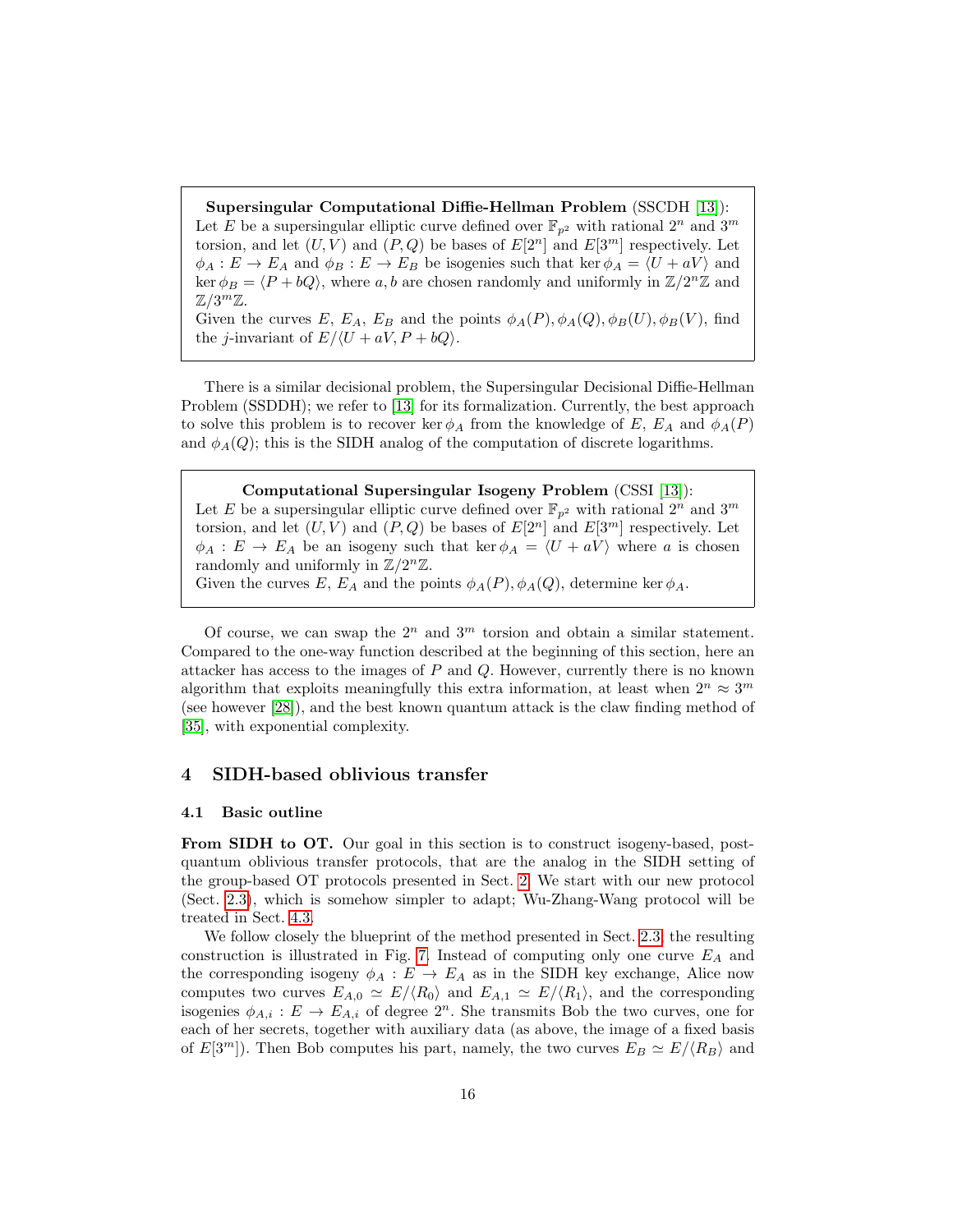$E'_B \simeq E_{A,k}/\langle \phi_{A,k}(R_B) \rangle$ , where  $k \in \{0,1\}$  still stands for the index of the secret Bob is interested in, and the corresponding "parallel" isogenies  $\phi_B : E \to E_B$  and  $\phi'_B : E_{A,k} \to E'_B$ 



<span id="page-16-0"></span>**Fig. 7.** First steps of the SIDH-based oblivious transfer (case  $k = 1$ )

In the key exchange protocol, Bob transmitted Alice the curve  $E_B$  together with the image by  $\phi_B$  of a fixed basis of  $E[2^n]$ ; this allowed Alice to compute the isogeny  $\phi'_A$ "parallel" to  $\phi_A$ , whose kernel is  $\langle \phi_B(R_A) \rangle$ . But for the oblivious transfer protocol, we want to proceed the other way round: Bob sends Alice the curve  $E'_B$ , which is  $3^m$ -isogenous to  $E_{A,0}$  or  $E_{A,1}$ , but Alice does not know to which one. Similarily to Sect. [2.3,](#page-6-0) the key point is thus to "reverse" the map  $\phi'_{A,k}$  going from  $E_B$  to  $E'_B$ . In the isogeny setting, what we are interested in are actually the domain and codomain of the map  $\phi'_{A,k}$ , and our goal becomes to compute the dual isogeny  $\widehat{\phi}'_{A,k} : E'_B \to E_B$ .

Dual isogenies. It is a standard fact about elliptic curves, see for instance [\[33\]](#page-27-5), that for any isogeny  $\phi : E \to E'$  between two elliptic curves there exists another isogeny  $\phi : E' \to E$ , called the dual isogeny of  $\phi$ , such that  $\phi \circ \phi$  (resp.  $\phi \circ \phi$ ) is the multiplication-by-deg  $\phi$  endomorphism of E (resp. of E'). It also satisfies deg  $\hat{\phi} = \hat{\phi}$ 

deg  $\phi$ ,  $\phi = \phi$ , and  $\phi$  has the same field of definition as  $\phi$ . If  $\phi: E \to E'$  is an isogeny of degree d coprime to the characteristic, given by a cyclic kernel ker  $\phi = \langle R \rangle \subset E[d]$ , then the kernel of  $\hat{\phi}$  can be easily described. Let  $T \in E$  be such that  $E[d] = \langle R, T \rangle$ . Since ker $(\widehat{\phi} \circ \phi) = E[d] = \langle R, T \rangle$  and  $\phi$  is surjective, it follows that ker  $\hat{\phi} = \phi(E[d]) = \langle \phi(R), \phi(T) \rangle = \langle \phi(T) \rangle$ . When all the d-torsion is rational, it is not difficult to find such a complementary generator  $T$  of  $E[d]$ , after which  $\phi(T)$  and  $\hat{\phi}$  can be computed using Vélu's formulae.

Completing the oblivious transfer. In order to complete the protocol, Alice will compute two isogenies: one which will be parallel to  $\phi_{A,k}$ , and the other a bogus one,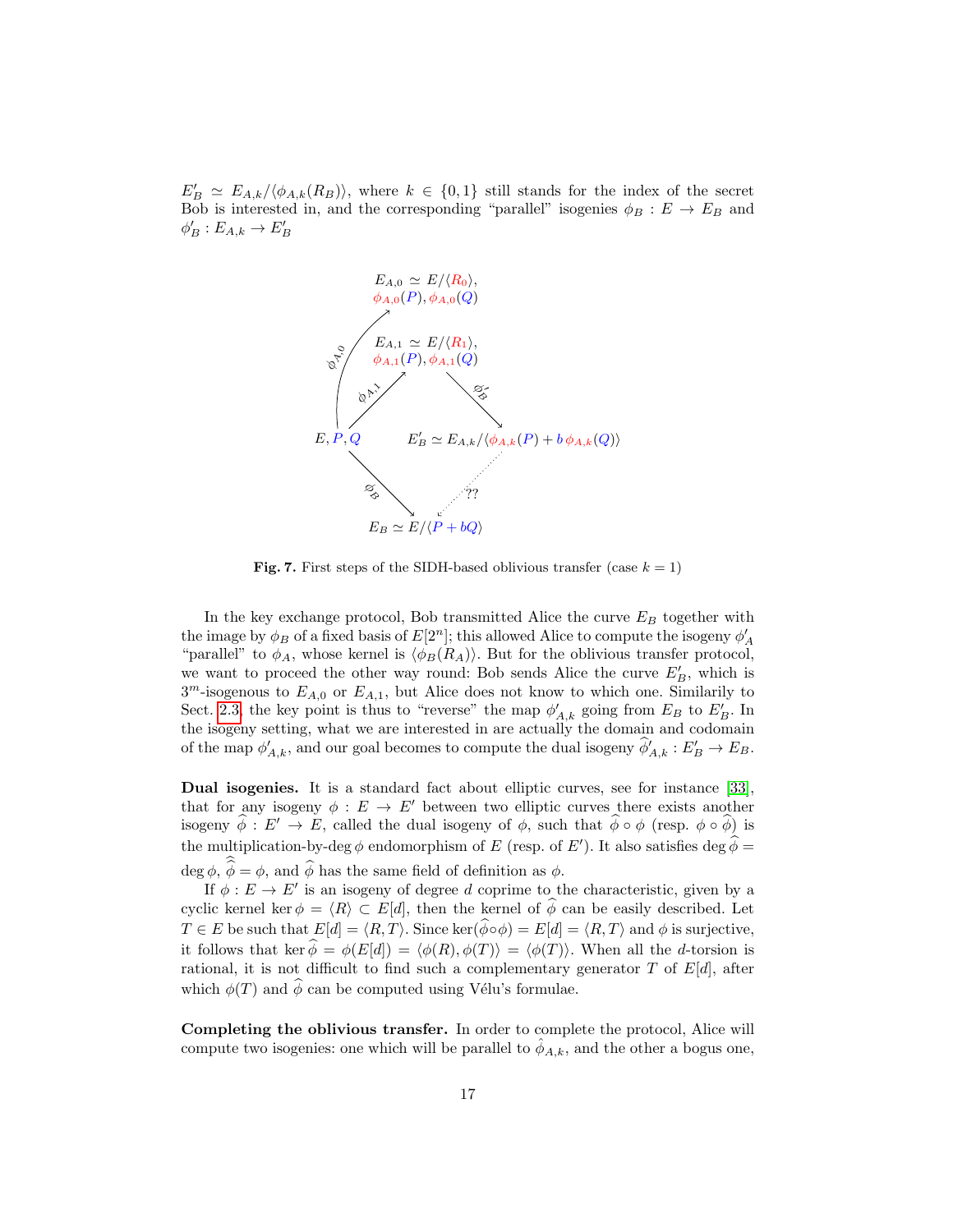arriving at some unknown curve. As in De Feo-Jao-Plût construction, Alice needs extra information to compute efficiently these maps. What she can do easily is find a generator of the kernel of the dual isogeny  $\phi_{A,i} : E_{A,i} \to E_A$  (for each  $i \in \{0,1\}$ ), by taking the image by  $\phi_{A,i}$  of a generator  $T_i$  of a complement of ker  $\phi_{A,i} = \langle R_i \rangle$ in  $E[2^n]$ . Now she can compute  $\widehat{\phi}'_{A,k}$ , even without knowing k, if she has access to  $\phi'_B(\phi_{A,k}(T_k))$ . But she cannot give Bob  $\phi_{A,i}(T_i)$ : this discloses ker  $\widehat{\phi}_{A,i}$ , from which Bob or any eavesdropper can recover ker  $\phi_{A,i}$ , ruining the protocol. One way to achieve that, while preventing Bob from gaining useful information, is to ask him to compute and send Alice the image by  $\phi'_B$  of a basis of  $E_{A,k}[2^n]$ ; we will see however in Sect. [5.1](#page-21-0) that some care must be taken in doing so.

More precisely, a basis  $(U_0, V_0)$  of  $E_{A,0}[2^n]$  is chosen, as well as a basis  $(U_1, V_1)$  of  $E_{A,1}[2^n]$ , and Bob transmits  $\phi'_B(U_k)$  and  $\phi'_B(V_k)$  to Alice together with  $E'_B$ . Then Alice writes  $\phi_{A,0}(T_0)$  and  $\phi_{A,1}(T_1)$  as  $x_0U_0+y_0V_0$  and  $x_1U_1+y_1V_1$ , and she computes the two curves  $F_0 \simeq E'_B / \langle x_0 \phi'_B(U_k) + y_0 \phi'_B(V_k) \rangle$  and  $F_1 \simeq E'_B / \langle x_1 \phi'_B(U_k) + y_1 \phi'_B(V_k) \rangle$ . One of these two curves,  $F_k$ , corresponds to the quotient  $E'_B/\langle \phi'_B(T_k) \rangle$ , which is isomorphic to the curve  $E_B$  computed by Bob; the other one is random. Thus Alice has obtained two values  $j(F_0)$  and  $j(F_1)$ , such that one of them,  $j(F_k) = j(E_B)$ , is known to Bob, but Alice does not know which one. They can be used as key seeds to encrypt Alice's secrets using a key derivation function and a symmetric cipher, as in the group-based setting. The complete construction is illustrated in Fig. [8](#page-17-0) below.



<span id="page-17-0"></span>Fig. 8. SIDH-based oblivious transfer, case  $k = 1$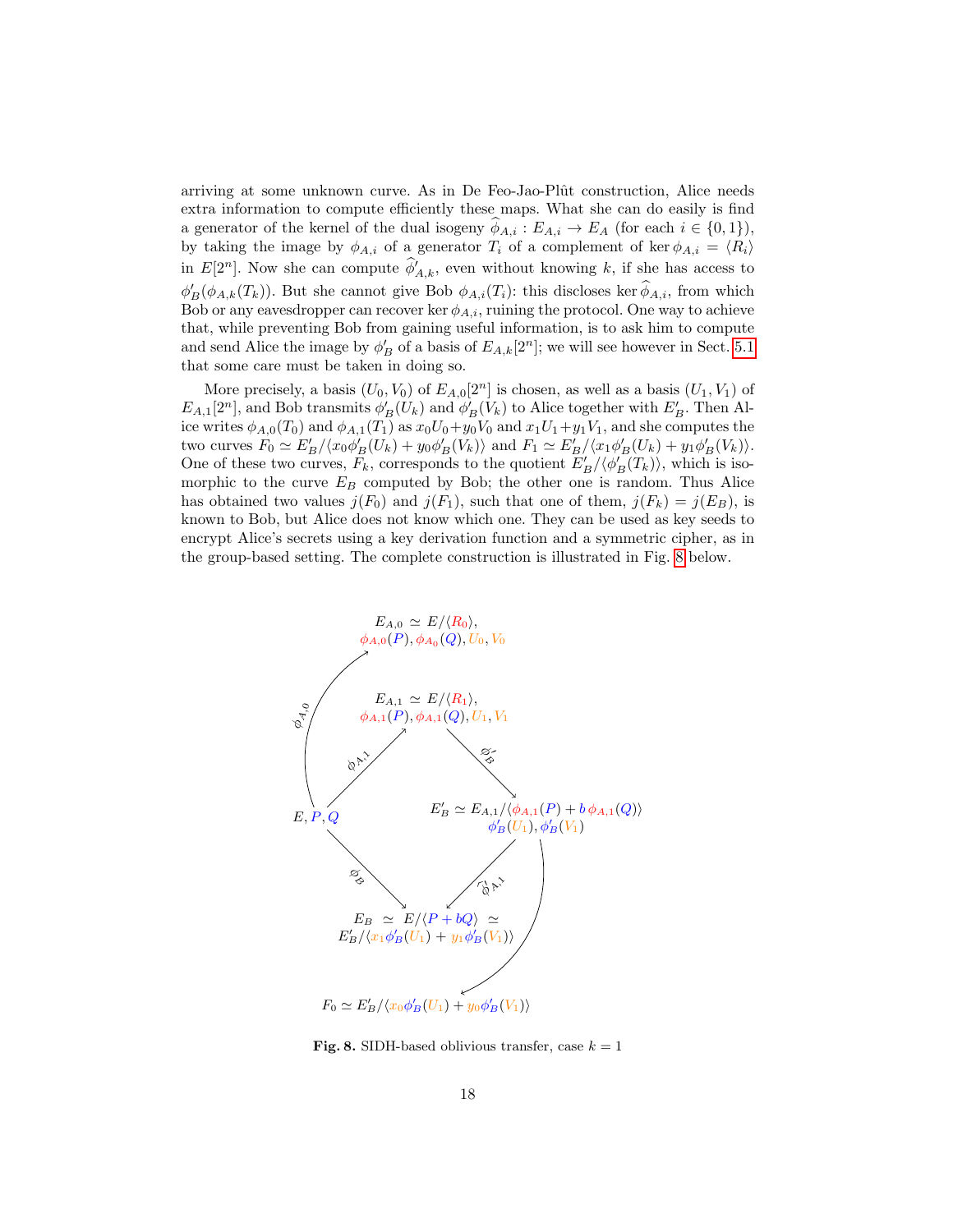#### <span id="page-18-0"></span>4.2 A first protocol

Alice secrets  $s_0, s_1$ 

Bob secret  $k \in \{0, 1\}$ 

agree on  $E, P, Q$ 

chooses  $R_0, R_1, T_0, T_1 \in_R E[2^n]$  such that  $\langle R_0, T_0 \rangle = \langle R_1, T_1 \rangle = E[2^n]$ 

for each  $i \in \{0, 1\}$ : computes  $E_B \simeq E/\langle P + bQ \rangle$ computes  $\phi_{A,i}: E \to E_{A,i} \simeq E/\langle R_i \rangle$ 

chooses  $b \in \mathbb{Z}/3^m \mathbb{Z}$ 

$$
E_{A,0}, \phi_{A,0}(P), \phi_{A,0}(Q)
$$
\n
$$
E_{A,1}, \phi_{A,1}(P), \phi_{A,1}(Q)
$$
\nfinds random bases  $U_0, V_0$  of  $E_{A,0}[2^n]$ ,  
\nand  $U_1, V_1$  of  $E_{A,1}[2^n]$  s.t.  
\n
$$
w(U_0, V_0) = w(U_1, V_1);
$$
\ncomputes  $\phi'_B : E_{A,k} \to E'_B$  where  
\n $E'_B \simeq E_{A,k}/\langle \phi_{A,k}(P) + b \phi_{A,k}(Q) \rangle$   
\nfor each  $i \in \{0, 1\}$ :  
\n• computes coordinates  $(x_i, y_i)$  of  $\phi_{A,i}(T_i)$   
\nin basis  $(U_i, V_i)$   
\n• computes  
\n $F_i = E'_B / \langle x_i \phi'_B(U_k) + y_i \phi'_B(V_k) \rangle$ 

• computes  $S_i = \text{Enc}(s_i, \text{KDF}(j(F_i)))$ 

in basis (

 $S_0, S_1$ 

computes  $\texttt{Enc}^{-1}(S_k, \texttt{KDF}(j(E_B)))$ 

Fig. 9. Our SIDH-based oblivious transfer protocol.

We now detail the protocol sketched above for the  $\binom{2}{1}$ -oblivious transfer; as in Sect. [2.6,](#page-12-1) it can be easily turned into a  $\binom{n}{1}$ -OT. Alice has two secrets  $s_0, s_1$  and Bob wants to learn one of them, without allowing Alice to know which one; and Alice does not want Bob to learn both secrets. Let  $k \in \{0,1\}$  be the index of Bob's choice.

- 1. Setup: Alice and Bob agree on security parameters  $n, m$  such that  $2^n \approx 3^m$ , a supersingular curve E defined over a finite field  $\mathbb{F}_{p^2}$  such that  $E[2^n 3^m] \subset E(\mathbb{F}_{p^2}),$ and points  $P, Q$  generating  $E[3^m]$ . They also agree on a secure symmetric encryption protocol Enc and a key derivation function KDF.
- 2. Alice chooses two different cyclic random subgroups  $G_0 = \langle R_0 \rangle, G_1 = \langle R_1 \rangle$ of E of order  $2^n$ . She also finds  $T_0, T_1 \in E[2^n]$  such that  $E[2^n] = \langle R_0, T_0 \rangle =$  $\langle R_1, T_1 \rangle$ .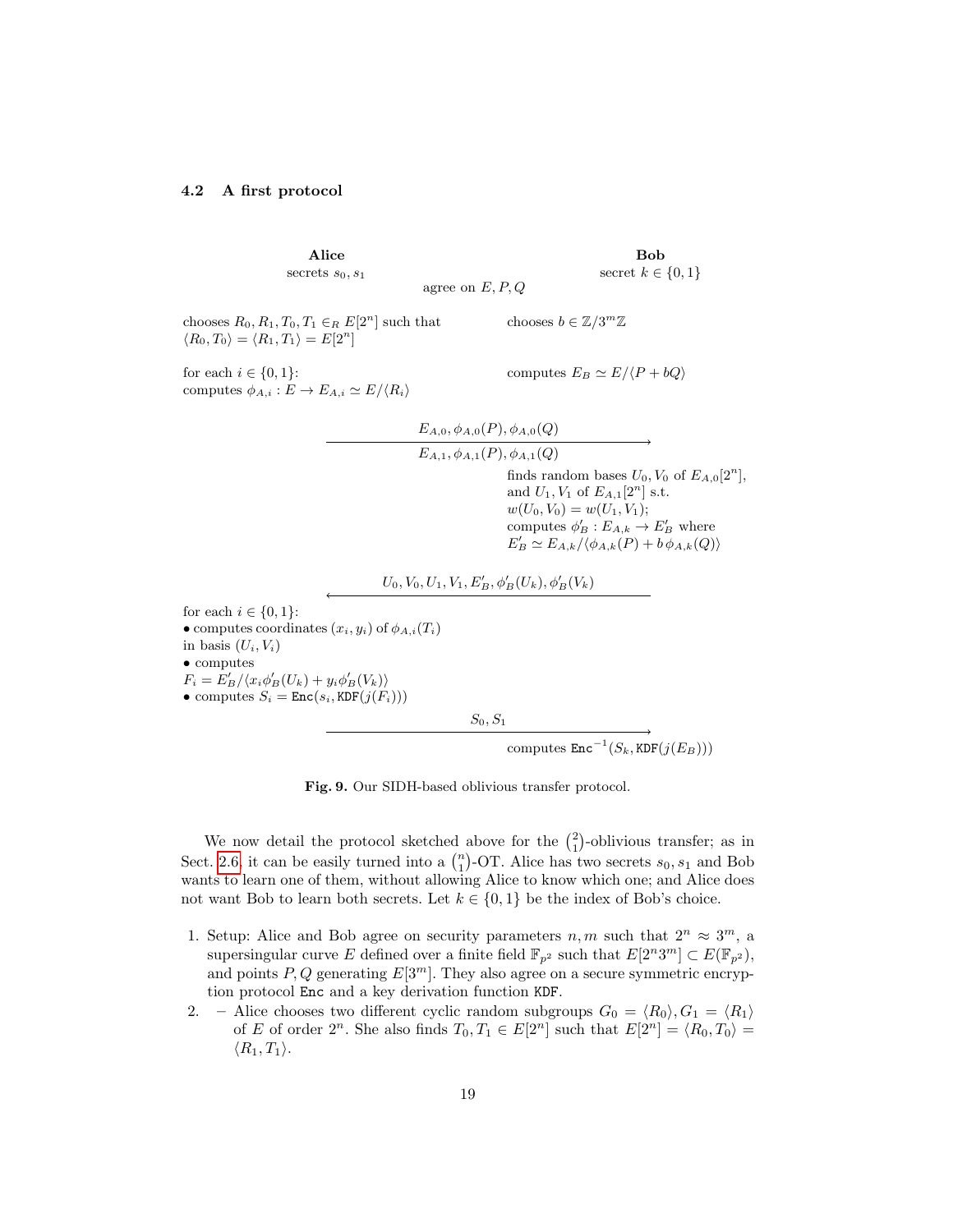- For each  $i \in \{0, 1\}$ , she computes with Vélu's formula the curve  $E_{A,i} \simeq E/G_i$ and the corresponding isogeny  $\phi_{A,i}: E \to E_{A,i}.$ She sends Bob  $E_{A,i}, \phi_{A,i}(P), \phi_{A,i}(Q)$ .
- 3. Bob chooses a uniformly random  $b \in \mathbb{Z}/3^m \mathbb{Z}$ .
	- He computes the curve  $E_B \simeq E/\langle P + bQ \rangle$  and its *j*-invariant  $j_B$ .
	- He chooses random generators  $U_0$ ,  $V_0$  of  $E_{A,0}[2^n]$ , resp.  $U_1$ ,  $V_1$  of  $E_{A,1}[2^n]$ , such that the Weil pairings  $w(U_0, V_0)$  and  $w(U_1, V_1)$  are equal.
	- He computes the curve  $E'_B \simeq E_{A,k}/\langle \phi_{A,k}(P)+b\,\phi_{A,k}(Q)\rangle$  and the corresponding isogeny  $\phi'_B : E_{A,k} \to E'_B$ . He sends Alice  $U_0, V_0, U_1, V_1, E'_B, \phi'_B(U_k)$ ,  $\phi'_B(V_k)$ .
- 4. For each  $i \in \{0,1\}$ , Alice computes  $x_i, y_i \in \mathbb{Z}/2^n\mathbb{Z}$  such that  $\phi_{A,i}(T_i) = x_i U_i +$  $y_iV_i$ . She then computes  $F_i \simeq E'_B/\langle x_i\phi'_B(U_k) + y_i\phi'_B(V_k) \rangle$ . She computes the encryption  $S_i = \text{Enc}(s_i, \text{KDF}(j(F_i)))$  of the secret  $s_i$  with the key derived from the *j*-invariant of  $F_i$ . She then sends Bob  $S_0, S_1$ .
- 5. Bob computes  $\text{Enc}^{-1}(S_k, \text{KDF}(j_B)).$

The correctness of the algorithm follows from the identities

$$
F_k \simeq ((E/\langle R_k \rangle)/\langle \phi_{A,k}(P) + b \phi_{A,k}(Q) \rangle)/\langle x_k \phi'_B(U_k) + y_k \phi'_B(V_k) \rangle
$$
  
\simeq ((E/\langle R\_k \rangle)/\langle \phi\_{A,k}(P + bQ) \rangle)/\langle \phi'\_B(x\_k U\_k + y\_k V\_k) \rangle  
\simeq ((E/\langle R\_k \rangle)/\langle \phi\_{A,k}(P + bQ) \rangle)/\langle \phi'\_B(\phi\_{A,k}(T\_k)) \rangle  
\simeq (E/\langle R\_k, T\_k \rangle)/\langle P + bQ \rangle \simeq (E/E[2^n])/\langle P + bQ \rangle \simeq E/\langle P + bQ \rangle \simeq E\_B.

The associated diagram is presented in Fig. [8](#page-17-0) above. Conceptually, it is the analog of Fig. [5](#page-7-1) (except that for brevity only the case  $k = 1$  is pictured), with supersingular curves and isogenies instead of group elements and exponentiation maps. When compared to Fig. [6,](#page-14-1) the lower-right isogenies have been replaced by their duals, and only one of them completes the diagram; as in the Diffie-Hellman setting, the second one points to a curve that Bob should not be able to compute.

#### <span id="page-19-0"></span>4.3 The supersingular isogeny version of Wu-Zhang-Wang protocol

The exponentiation-only OT scheme of Wu-Zhang-Wang can also be modified to work in the supersingular isogeny setting. But this translation raises some very interesting points about isogeny-based crypto. We recall that in the original Wu-Zhang-Wang protocol (Sect. [2.2\)](#page-3-0), Alice's secrets  $s_0$  and  $s_1$  are elements of the group G, whereas in the random-OT version, Alice chooses random elements  $r_0, r_1 \in G$ . Thus for its SIDH adaptation, we need to be able to answer one of the following problems.

- Problem 1: is is possible to efficiently encode messages as (isomorphism classes of) supersingular elliptic curves over a given finite field?
- Problem 2: is it possible to efficiently sample random (isomorphism classes of) supersingular elliptic curves over a given finite field?

Both questions are not new, but satisfying answers would greatly improve the state-of-the-art in isogeny-based cryptography. Note that it is possible to efficiently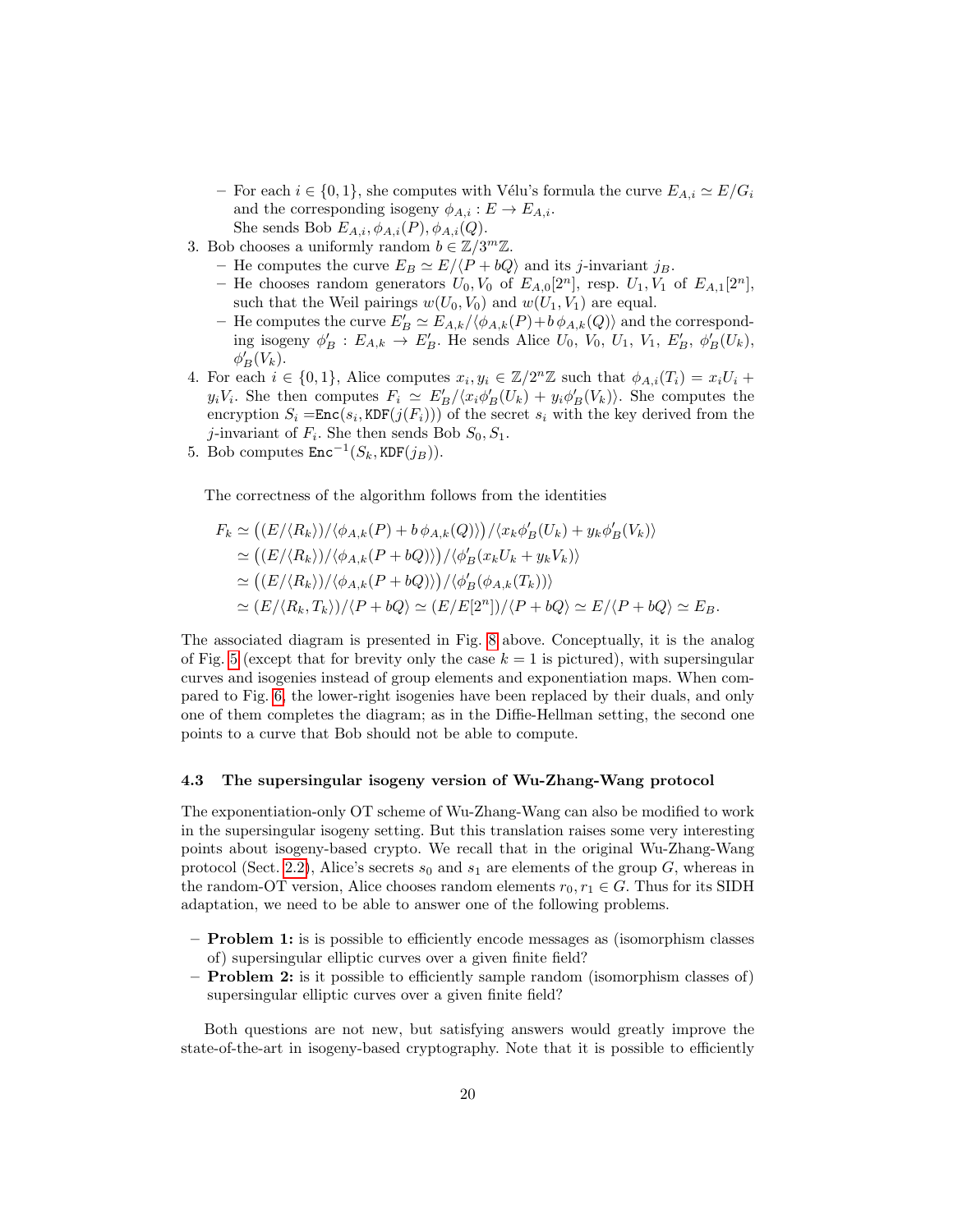construct supersingular elliptic curves over a finite field (see [\[8\]](#page-26-21)), but the resulting curves are always quite special (usually  $j = 0$  or 1728).

The difficulty with both problems is that supersingular elliptic curves form a very small proportion of all elliptic curves: over  $\mathbb{F}_{p^2}$ , approximately only one curve out of  $p$  is supersingular. Even though testing for supersingularity can be done efficiently, this small proportion means that the strategy of sampling random curves until a supersingular one is found is prohibitively expensive. Now, a standard solution to the second problem is to run a random isogeny walk, starting from a known supersingular curve. Because of the good mixing properties of the supersingular isogeny graph, only  $O(\ln(p))$  steps are needed to reach an almost uniform distribution. But even if the reached curve is random, the entity running the isogeny walk always knows the path connecting it to the starting curve; this may be a problem in some applications.

The first problem is much more difficult and has currently no solution, even partial. Isogeny walks allow to map messages to supersingular curves, but this only yields one-way functions. For this reason, we just give below the SIDH translation of the random-OT version of Wu-Zhang-Wang protocol.

- 1. Setup: Alice and Bob agree on security parameters  $n, m$  such that  $2^n \approx 3^m$ , and a finite field  $\mathbb{F}_{p^2}$  such that  $2^n 3^m | p \pm 1$ .
- 2. Alice chooses two random supersingular elliptic curves  $E_0$  and  $E_1$  defined over  $\mathbb{F}_{p^2}$  with cardinality divisible by  $2^{2n}3^{2m}$ . For each  $i \in \{0,1\}$ , she chooses a random subgroup  $\langle R_i \rangle \subset E_i[2^n]$  of order  $2^n$ , as well as  $T_i$  such that  $\langle R_i, T_i \rangle =$  $E_i[2^n]$ , and she computes with Vélu's formulae the curve  $E_{A,i} \simeq E_i/\langle R_i \rangle$  and the corresponding isogeny  $\phi_{A,i}: E \to E_{A,i}.$ 
	- Alice finds points  $W_0 \in E_{A,0}$  and  $W_1 \in E_{A,1}$  such that  $(\phi_{A,0}(T_0), W_0)$  and  $(\phi_{A,1}(T_1), W_1)$  are bases of  $E_{A,0}[2^n]$  and  $E_{A,1}[2^n]$  respectively, with equal Weil pairing. Using one random invertible matrix in  $GL_2(\mathbb{Z}/2^n\mathbb{Z})$ , she computes new bases  $(U_0, V_0)$  and  $(U_1, V_1)$  of  $E_{A,0}[2^n]$  and  $E_{A,1}[2^n]$  respectively, with equal Weil pairing, and such that  $\phi(T_0) = U_0 + aV_0$  and  $\phi(T_1) = U_1 + aV_1$  for a given  $a \in \mathbb{Z}/2^n\mathbb{Z}$ . She keeps a secret and sends Bob  $E_{A,0}, U_0, V_0, E_{A,1}, U_1, V_1$ .
- 3. According to the index  $k$  of the secret he is interested in, Bob chooses a random order  $3^m$  subgroup  $\langle P \rangle \subset E_{A,k}[3^m]$ , as well as  $Q$  such that  $\langle P, Q \rangle = E_{A,k}[3^m]$ . He computes the curve  $E'_B \simeq E_{A,k}/\langle P \rangle$  and the corresponding isogeny  $\phi'_B$ :  $E_{A,k} \to E_{AB}.$ 
	- Bob chooses a random basis  $(P', Q')$  of  $E'_B[3^m]$  and computes the coordinates x, y of  $\phi'_B(Q)$  in this basis. He sends Alice  $E'_B$ ,  $\phi'_B(U_k)$ ,  $\phi'_B(V_k)$ , P', Q'.
- 4. Alice computes  $E_B \simeq E'_B / \langle \phi'_B(U_k) + a \phi'_B(V_k) \rangle$  and the corresponding isogeny  $\hat{\phi}'_{A,k}: E'_B \to E_B$ . She sends Bob  $E_B$ ,  $\hat{\phi}'_{A,k}(P')$ ,  $\hat{\phi}'_{A,k}(Q')$ .
- 5. For each  $i \in \{0,1\}$ , Alice computes  $S_i = \text{Enc}(s_i, \text{KDF}(j(E_i)))$ , the encryption of the secret  $s_i$  with the key derived from the *j*-invariant of  $E_i$ . She sends Bob  $S_0, S_1$ .
- 6. Bob computes  $E'_k \simeq E_B/\langle x \hat{\phi}'_{A,k}(P') + y \hat{\phi}'_{A,k}(Q') \rangle$  and  $\text{Enc}^{-1}(S_k, \text{KDF}(j(E'_k)).$

This protocol corresponds to the diagram of Fig. [10.](#page-21-1) Its correctness follows from the identities

$$
E'_{k} \simeq E_{B}/\langle \hat{\phi}'_{A,k}(\phi'_{B}(Q)) \rangle \simeq E'_{B}/\langle \phi'_{B}(T_{k}), \phi'_{B}(Q) \rangle
$$
  

$$
\simeq E_{A,k}/\langle P, T_{k}, Q \rangle \simeq (E_{A,k}/E_{A,k}[3^{m}])/\langle T_{k} \rangle \simeq E_{A,k}/\langle T_{k} \rangle \simeq E_{k}.
$$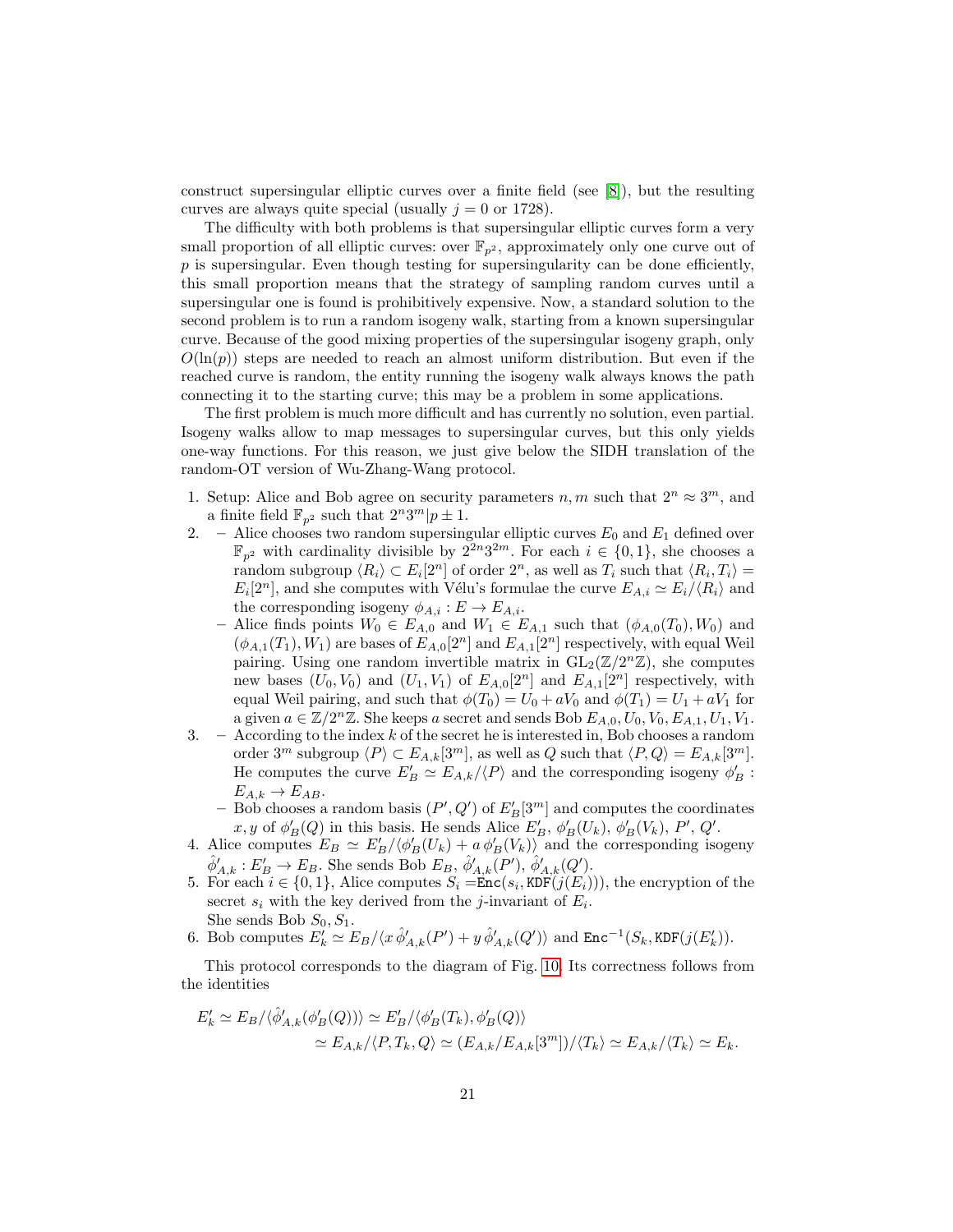

<span id="page-21-1"></span>**Fig. 10.** SIDH version of Wu-Zhang-Wang protocol, case  $k = 1$ 

Compared to the DH-based protocol (Fig. [2\)](#page-4-0), we see that the exponentiations have been replaced by isogeny computations, and their inverses by taking dual isogenies. As in the De Feo-Jao-Plût protocol and our previous proposal, we need information on images of basis points to ensure commutativity. A difficulty comes from the fact that Alice must compute  $\hat{\phi}'_{A,k}$ , the dual to the isogeny parallel to  $\phi_{A,k}$ , without knowing k. For this reason, we need that  $\phi_{A,0}(T_0)$  and  $\phi_{A,1}(T_1)$ , which generate the kernels of the duals  $\hat{\phi}_{A,0}$  and  $\hat{\phi}_{A,1}$ , have the same coordinates in bases  $(U_0, V_0)$  and  $(U_1, V_1)$  respectively. This, and the considerations of Sect. [5.1,](#page-21-0) explain the somewhat complicated second item of step 2.

The most expensive operation in isogeny-based crypto is by far the computation of large degree isogenies. At first glance, it seems that the above protocol requires only five such operations. However, as explained above, choosing the random supersingular curves  $E_0$  and  $E_1$  requires the computations of two additional large degree isogenies, for a total of seven operations. This is slightly more than with our first protocol, which only requires six isogeny computations.

#### 5 Security analysis

#### <span id="page-21-0"></span>5.1 Malicious Alice

Contrarily to the group-based setting, our SIDH-based protocols do not provide perfect secrecy for Bob's secret bit  $k$ . In both protocols, Alice has access to Bob's answer  $E'_B$ ,  $\phi'_B(U_k)$ ,  $\phi'_B(V_k)$ , and she knows that  $E'_B$  is 3<sup>m</sup>-isogenous to one of the curves  $E_{A,0}, E_{A,1}$ ; recovering Bob's secret k amounts to finding to which curve  $E'_B$  is isogenous. This is the Decisional Supersingular Isogeny (DSSI) problem of [\[13\]](#page-26-4): given two supersingular elliptic curves defined over  $\mathbb{F}_{p^2}$ , determine if they are  $3^m$ -isogenous. A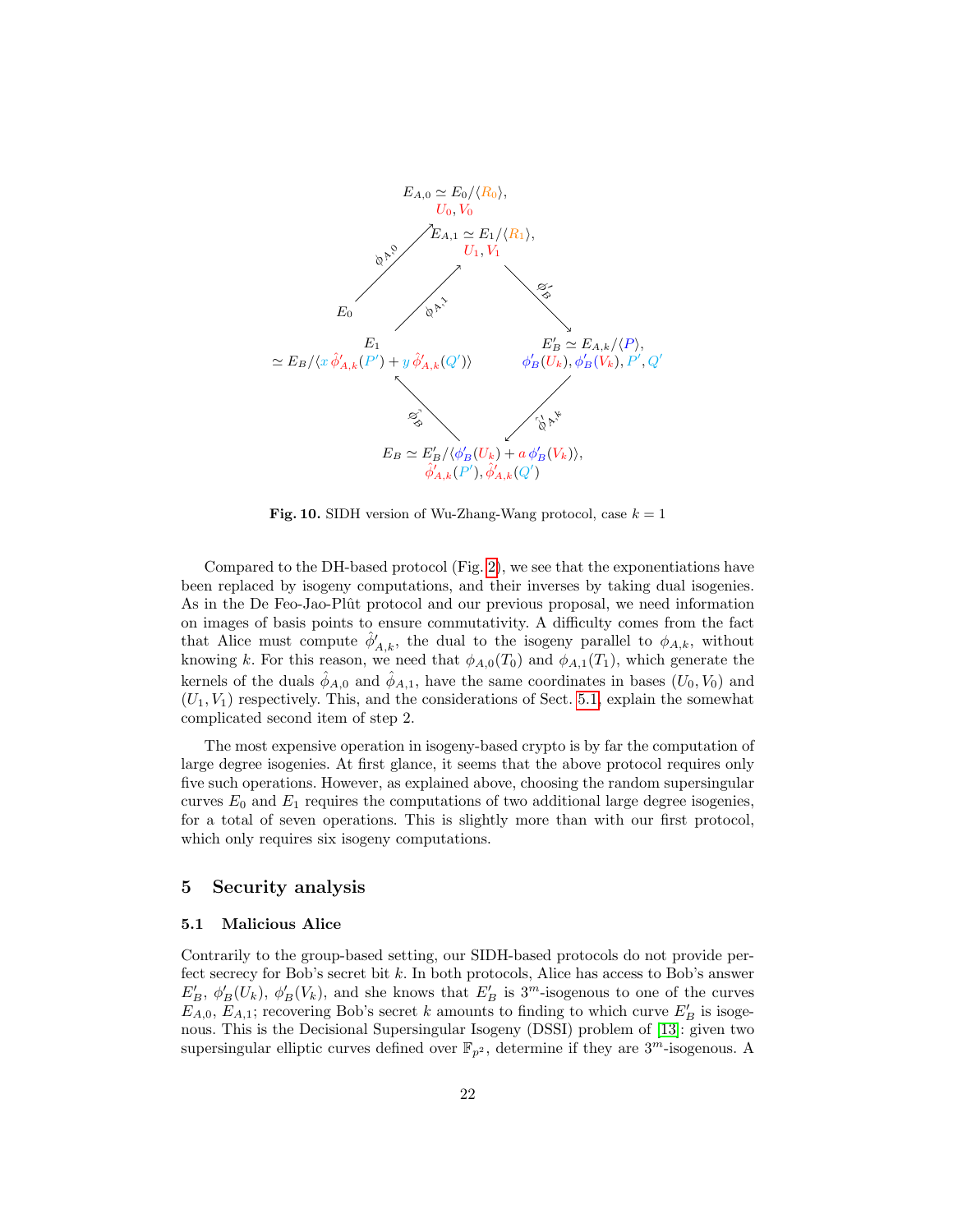simple cardinality argument shows that it is very unlikely that  $E'_B$  is  $3^m$ -isogenous to both  $E_{A,0}$  and  $E_{A,1}$  (there are  $\approx p/12$  supersingular curves defined over  $\mathbb{F}_{p^2}$ , while both  $L_{A,0}$  and  $L_{A,1}$  (there are  $\approx p/12$  supersingular curves defined over  $\mathbb{F}_{p^2}^*$ , while<br>the number of  $3^m$ -isogenies from  $E'_B$  is of the order of  $3^m \leq \sqrt{p}$ ). So a brute-force approach can, in theory, succeed in finding  $k$ ; nevertheless this problem is expected to be computationally intractable.

However Alice has more information than just  $E'_B$ : she knows  $\phi'_B(U_k)$  and  $\phi'_B(V_k)$ , the images by Bob's isogeny of the basis points  $U_k$ ,  $V_k$ . In particular, she can compute the Weil pairings of  $\phi'_B(U_k)$  with  $\phi'_B(V_k)$ ,  $U_0$  with  $V_0$ , and  $U_1$  with  $V_1$ . Because of the property of the Weil pairing, it holds that

$$
w(\phi'_B(U_k), \phi'_B(V_k)) = w(U_k, V_k)^{\deg \phi'_B} = w(U_k, V_k)^{3^m}.
$$

Thus if  $w(U_0, V_0) \neq w(U_1, V_1)$ , Alice can find which one is equal to  $w(\phi'_B(U_k), \phi'_B(V_k))$  when put to the 3<sup>m</sup>-th power, and determine Bob's secret k.

For this reason, such values of  $U_0$ ,  $V_0$  and  $U_1$ ,  $V_1$  have been avoided in our protocols (one cannot simply choose  $w(U_i, V_i) = 1$  since in that case  $(U_i, V_i)$  do not form a basis of  $E_{A,i}[2^n]$ ). In the first protocol of Sect. [4.2,](#page-18-0) we tasked Bob with the responsability of choosing  $U_i, V_i$ , see second item of step 3. It is not possible to do that in the second protocol of Sect. [4.3,](#page-19-0) because the points  $\phi_{A,0}(T_0)$  and  $\phi_{A,1}(T_1)$ , which are known only to Alice, must have the same coordinates in bases  $(U_0, V_0)$  and  $(U_1, V_1)$  respectively. Consequently, Bob must imperatively check that the points sent by Alice have the same Weil pairing, and are indeed bases of  $E_{A,0}[2^n]$ , resp.  $E_{A,1}[2^n]$ .

With this extra condition, we see that our protocol requires the following extension of the DSSI problem to be computationally hard:

#### Extended decisional supersingular isogeny problem (XDSSI):

Given two supersingular elliptic curves E and E' defined over  $\mathbb{F}_{n^2}$ , together with points U, V, U', V' such that  $\langle U, V \rangle = E[2^n], \langle U', V' \rangle = E'[2^n], \text{ and } w(U, V)^{3^m} =$  $w(U', V')$ , determine if there exists an isogeny  $\phi : E \to E'$  of degree 3<sup>m</sup> such that  $\phi(U) = U'$  and  $\phi(V) = V'$ .

It turns out that in our setting, the computational and decisional problems CSSI and XDSSI are basically equivalent, see [\[36\]](#page-27-11). Consequently, as long as the CSSI prob-lem remains hard<sup>[5](#page-22-0)</sup>, with suitable parameters our constructions are secure with respect to Bob's choice.

As a final note, the above analysis actually holds for an honest-but-curious Alice. Conceivably, a malicious Alice could transmit Bob a pair of supersingular elliptic curves and basis points of her choice, that could help her discover Bob's secret. More precisely, she could send any pair of curves, although Bob can easily check that the curves he receives are indeed supersingular, and that (in our first protocol) the accompanying points form a basis of the 3<sup>m</sup>-torsion satisfying  $w(\phi_{A,i}(P), \phi_{A,i}(Q)) =$  $w(P,Q)^{2^n}$ . However, it is expected that the (extended) decisional supersingular isogeny problem is hard for any starting curve  $E$ , and thus a malicious Alice has no advantage over an honest-but-curious one.

<span id="page-22-0"></span><sup>&</sup>lt;sup>5</sup> i.e. as long as isogeny-based crypto remains relevant.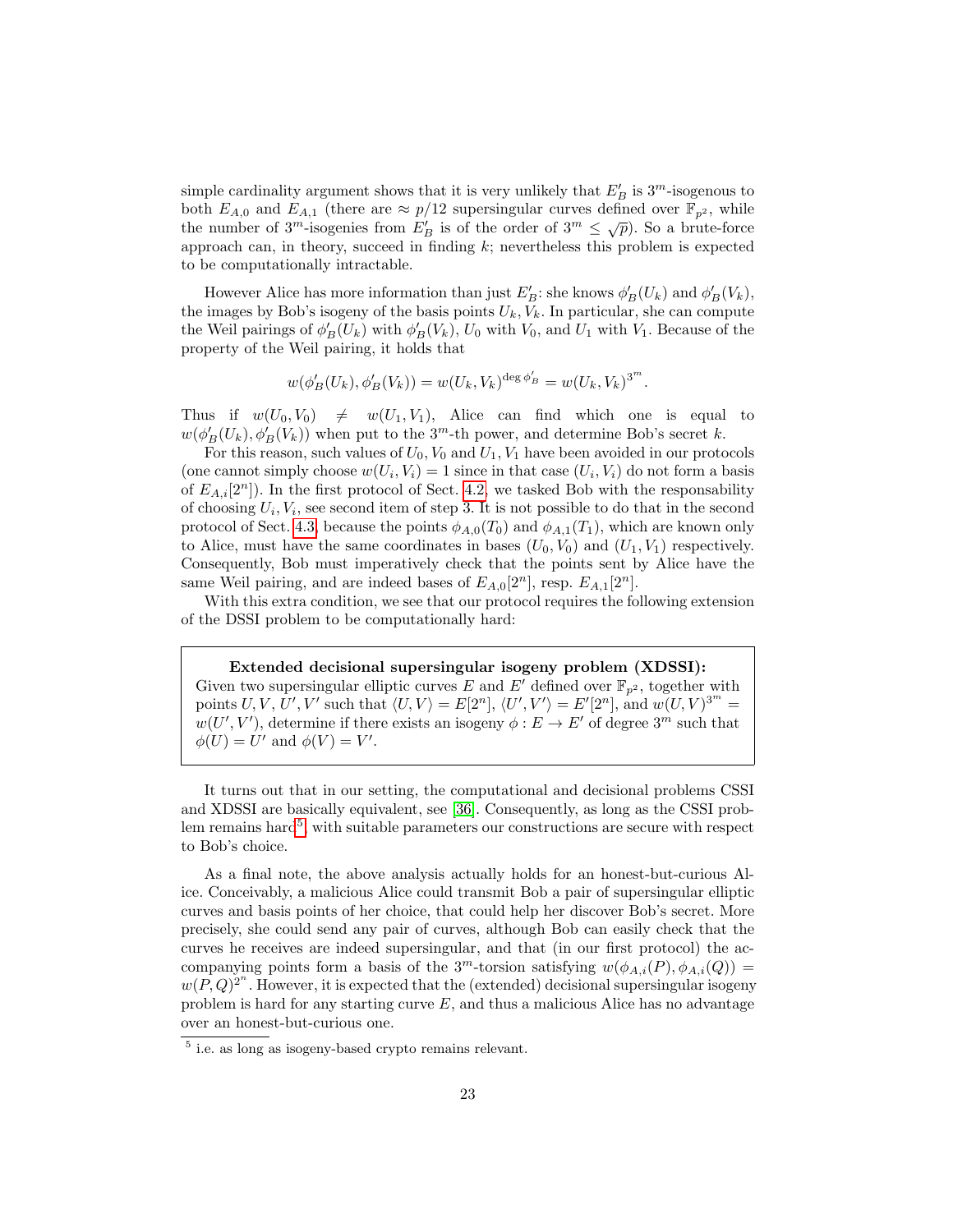#### 5.2 Malicious Bob

Most of what has been said in Sect. [2.5](#page-8-0) about the security of the oblivious transfer schemes in the group-based setting can be transposed to the supersingular isogeny setting; in particular, we can differentiate between the random oracle model and the IND-CPA property. The difference is in the formulation of the security assumptions – besides the obvious fact that they have been much less studied than their group counterparts.

More precisely, in the random oracle model the security of our first protocol relies on the hardness of the following problem:

### 2-inverse computational supersingular isogeny problem  $(2\text{-}inv\text{-}CSSIP)$ :

Let  $E, E_0, E_1$  be three supersingular elliptic curves defined over  $\mathbb{F}_{p^2}$  such that  $E_0$  and  $E_1$  are  $2^n$ -isogenous to E, and  $\phi_0 : E \to E_0$ ,  $\phi_1 : E \to E_1$  be the corresponding isogenies. Let  $(P,Q)$  be a basis of  $E[3^m]$  and for each  $i = 0,1$ , let  $(U_i, V_i)$  be a basis of  $E_i[2^n]$  and  $(x_i, y_i)$  be the coordinates in this basis of a generator of the dual isogeny  $\phi_i$ .

Given  $E, E_0, E_1$  and the points  $P, Q, U_0, V_0, U_1, V_1, \phi_0(P), \phi_0(Q), \phi_1(P),$  $\phi_1(Q)$ , find three supersingular elliptic curves  $E', F_0, F_1$  and a basis  $(U', V')$  of  $E'[2^n]$  such that  $F_0 \simeq E'/\langle x_0 U' + y_0 V' \rangle$  and  $F_1 \simeq E'/\langle x_1 U' + y_1 V' \rangle$ .

If one can solve the Computational Supersingular Isogeny Problem (CSSI, see Sect. [3\)](#page-12-0), i.e. generators of ker  $\phi_0$  and ker  $\phi_1$  can be efficiently computed, then it is easy to obtain values for  $x_0, y_0, x_1, y_1$  and solve the above problem. However, in contrast with 2-inv-CDHP, there is no obvious reduction to the SSCDH problem (Sect. [3\)](#page-12-0); this is because  $E, E_0, E_1$  and the associated points do not form a SIDH triple (this would need one of  $E_0$  and  $E_1$  to be  $3^m$ -isogenous to E instead of  $2^n$ -isogenous).

Actually, it seems difficult to solve 2-inv-CSSIP without computing  $x_0, y_0, x_1, y_1$ , that is, solving the CSSI problem. It would require to find a curve  $E'$  and points  $U', V'$  such that U', resp. V', is related to both  $U_0$  and  $U_1$ , resp.  $V_0$  and  $V_1$ . This is possible for either  $U_0$  and  $V_0$  or  $U_1$  and  $V_1$ , and it is precisely how the oblivious transfer protocol works, but we expect this to be computationally infeasible for both, even on a quantum computer. The only other way is to cheat and submit points  $U', V'$ that do not form a basis of  $E'[2^n]$ , thus limiting the possible values of  $x_i U' + y_i V'$ . In our protocol, Alice can easily detect if Bob does that and abort the communication if necessary; in any case she should always perform this safety check (in step 4) before going any further.

If we only assume that the encryption scheme Enc combined with KDF is IND-CPA, then the decisional version of 2-inv-CSSIP must be computationally hard.

2-inverse decisional supersingular isogeny problem (2-inv-DSSIP): With the notations of 2-inv-CSSIP, given  $E, E_0, E_1$ , the points  $P, Q, U_0, V_0$ ,  $U_1, V_1, \phi_0(P), \phi_0(Q), \phi_1(P), \phi_1(Q)$ :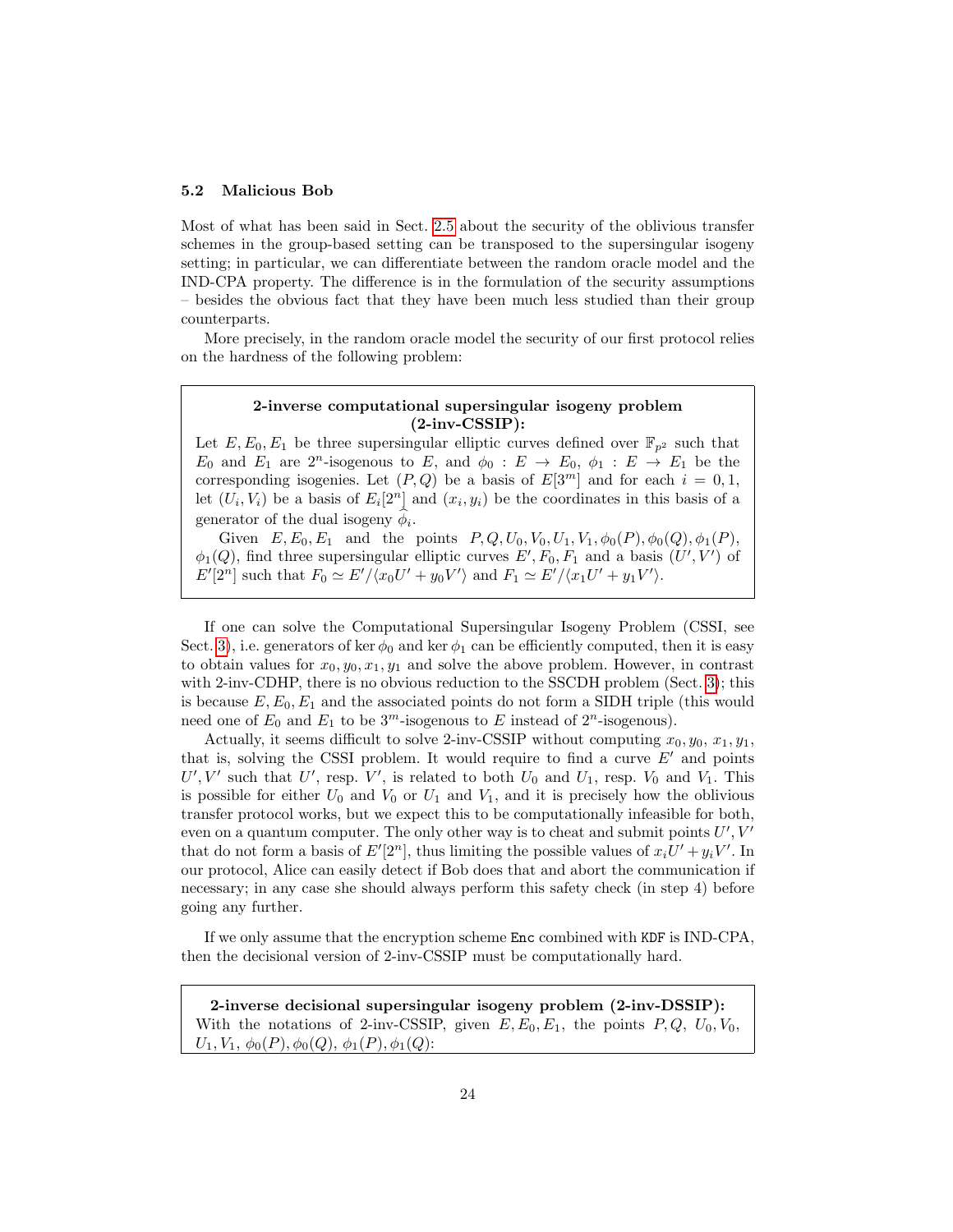- Bob sends the challenge oracle a supersingular elliptic curve  $E'$  and a basis  $(U', V')$  of  $E'[2^n];$
- the oracle computes the supersingular curves  $F_0 \simeq E'/\langle x_0 U' + y_0 V' \rangle$ ,  $F_1 \simeq$  $E'/\langle x_1 U' + y_1 V' \rangle$ ,  $F'_0 \simeq E'/\langle W_0 \rangle$  and  $F'_1 \simeq E'/\langle W_1 \rangle$  where  $W_0$  and  $W_1$  are uniformly random points of  $E'$  of order  $2^n$ ;
- the oracle chooses randomly, uniformly and independently two bits  $b_0$ ,  $b_1$ . Then it outputs two couples  $(C_0, C'_0)$  and  $(C_1, C'_1)$  of supersingular curves such that

$$
(C_0, C'_0) = \begin{cases} (F_0, F'_0) \text{ if } b_0 = 0\\ (F'_0, F_0) \text{ if } b_0 = 1 \end{cases} \text{ and } (C_1, C'_1) = \begin{cases} (F_1, F'_1) \text{ if } b_1 = 0\\ (F'_1, F_1) \text{ if } b_1 = 1 \end{cases}
$$

– Bob must answer whether  $b_0 = b_1$  or  $b_0 \neq b_1$ .

Bob's advantage in this game is defined as  $P(\text{correct answer}) - 1/2$ . Then 2-inv-DSSIP is hard if no algorithm can achieve a non-negligible advantage for Bob in probabilistic polynomial time.

This problem is of course easier than its computational version. But apart from that, there is no visible reduction to the SSDDH problem, nor even to the DSSI problem, and we expect it to be as difficult as 2-inv-CSSIP. Of course, Theorem [2](#page-11-0) and its proof can be straightforwardly adapted.

Looking now at the supersingular isogeny version of Wu-Zhang-Wang protocol, we can see that its security relies on the hardness of the analog of the one-more exponentiation problem.

#### One-more isogeny computational problem (1MICP)

Let  $E_0$  and  $E_1$  be two supersingular elliptic curves defined over  $\mathbb{F}_{p^2}$ . Let  $(U_0, V_0)$ , resp.  $(U_1, V_1)$ , be a basis of  $E_0[2^n]$ , resp.  $E_1[2^n]$ . Finally, let a be a random element of  $\mathbb{Z}/2^n\mathbb{Z}$ .

- $-$  Bob submits a supersingular elliptic curve of his choice  $E'$ , together with a basis  $(U', V')$  of  $E'[2^n]$  and a basis  $(P', Q')$  of  $E'[3^m]$  to an oracle;
- the oracle outputs  $E'' \simeq E'/\langle U' + aV' \rangle$ , as well as the points  $\phi'(P'), \phi'(Q'),$ where  $\phi'$  is the isogeny  $E' \to E''$ ;
- then Bob must produce  $E_0/\langle U_0 + aV_0 \rangle$  and  $E_1/\langle U_1 + aV_1 \rangle$ .

As with 2-inv-CSSIP, there is a clear reduction from this problem to the CSSI problem, but no obvious reduction to the SSCDH problem. Interestingly, in this supersingular isogeny setting the decisional version of this problem is not easy, as was the casein the group setting (we do not give its full definition, but it follows the same distinguishability game as 2-inv-DSSIP). Indeed, because of the lack of a group law, it is difficult for Bob to submit an elliptic curve  $E'$  that is related to both  $E_0$  and  $E_1$ . Actually, if Bob can find such a curve  $E'$  isogenous both to  $E_0$  and  $E_1$ , then he can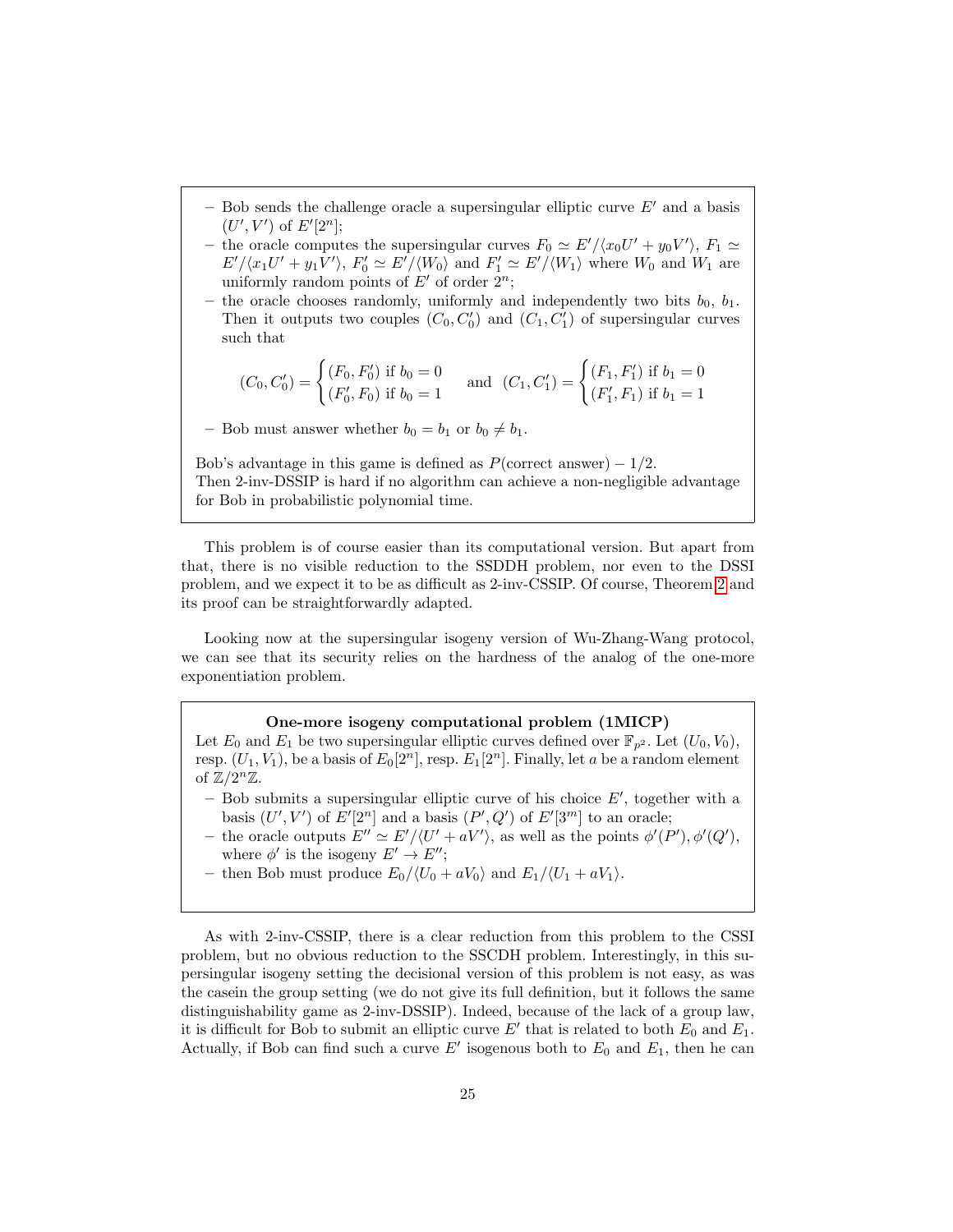find an isogeny between  $E_0$  and  $E_1$ ; but this is supposed to be a quantum-hard problem. Consequently, and under reasonable hardness assumptions, the supersingular isogeny version of Wu-Zhang-Wang protocol can offer a semantically secure oblivious transfer if coupled with an IND-CPA encryption scheme; this was not the case for the group-based protocol.

# 6 Conclusion

We have studied in this article two Diffie-Hellman based oblivious transfer protocols: a rewriting of the 2003 scheme of Wu, Zhang and Wang, and an entirely new one. Besides their simplicity, their main advantages are that they can be instantiated on fast Kummer surfaces, and that they give rise to post-quantum, supersingular isogeny based protocols. To the best of our knowledge, these are the only existing OT protocols with these features.

Our analysis introduces a new definition of semantic security for OT schemes, as well as several non-standard versions of the (SI)DH problem. We believe these problems to be intractable in general, and have given evidences in that direction; but obviously, further investigation by the cryptographic community is needed.

As importantly, we hope to have demonstrated the importance of being exponentiation-only for discrete-log based schemes. Finding such a simple DLP-based signature protocol is an open problem; this would provide a practical signature protocol for isogeny-based cryptography, which is currently lacking.

# Acknowledgments

This work has been supported in part by the European Union's H2020 Programme under grant agreement number ERC-669891. The author would like to thank Luca de Feo, Charles Bouillaguet, Damien Vergnaud and Antoine Joux for their helpful discussions, and anonymous referees for their relevant remarks and for pointing us the article of Wu, Zhang and Wang.

# References

- <span id="page-25-4"></span>1. F. Bao, R. H. Deng, and H. Zhu. Variations of Diffie-Hellman problem. In Information and communications security—ICICS 2003, volume 2836 of Lecture Note in Comput. Sci., pages 301–312. Springer, 2003.
- <span id="page-25-2"></span>2. P. Barreto, G. Oliveira, and W. Benits. Supersingular isogeny oblivious transfer. Cryptology ePrint Archive, Report 2018/459, 2018. <https://eprint.iacr.org/2018/459>.
- <span id="page-25-3"></span>3. D. Beaver. Precomputing oblivious transfer. In Advances in Cryptology  $-$  CRYPTO 95, volume 963 of Lecture Note in Comput. Sci., pages 97–109. Springer, 1995.
- <span id="page-25-1"></span>4. M. Bellare and S. Micali. Non-interactive oblivious transfer and applications. In Advances in Cryptology—CRYPTO 89, volume 435 of Lecture Notes in Comput. Sci., pages 547–557. Springer, 1990.
- <span id="page-25-0"></span>5. D. J. Bernstein, C. Chuengsatiansup, T. Lange, and P. Schwabe. Kummer strikes back: new DH speed records. In Advances in cryptology – ASIACRYPT 2014, volume 8873 of Lecture Notes in Comput. Sci., pages 317–337. Springer, 2014.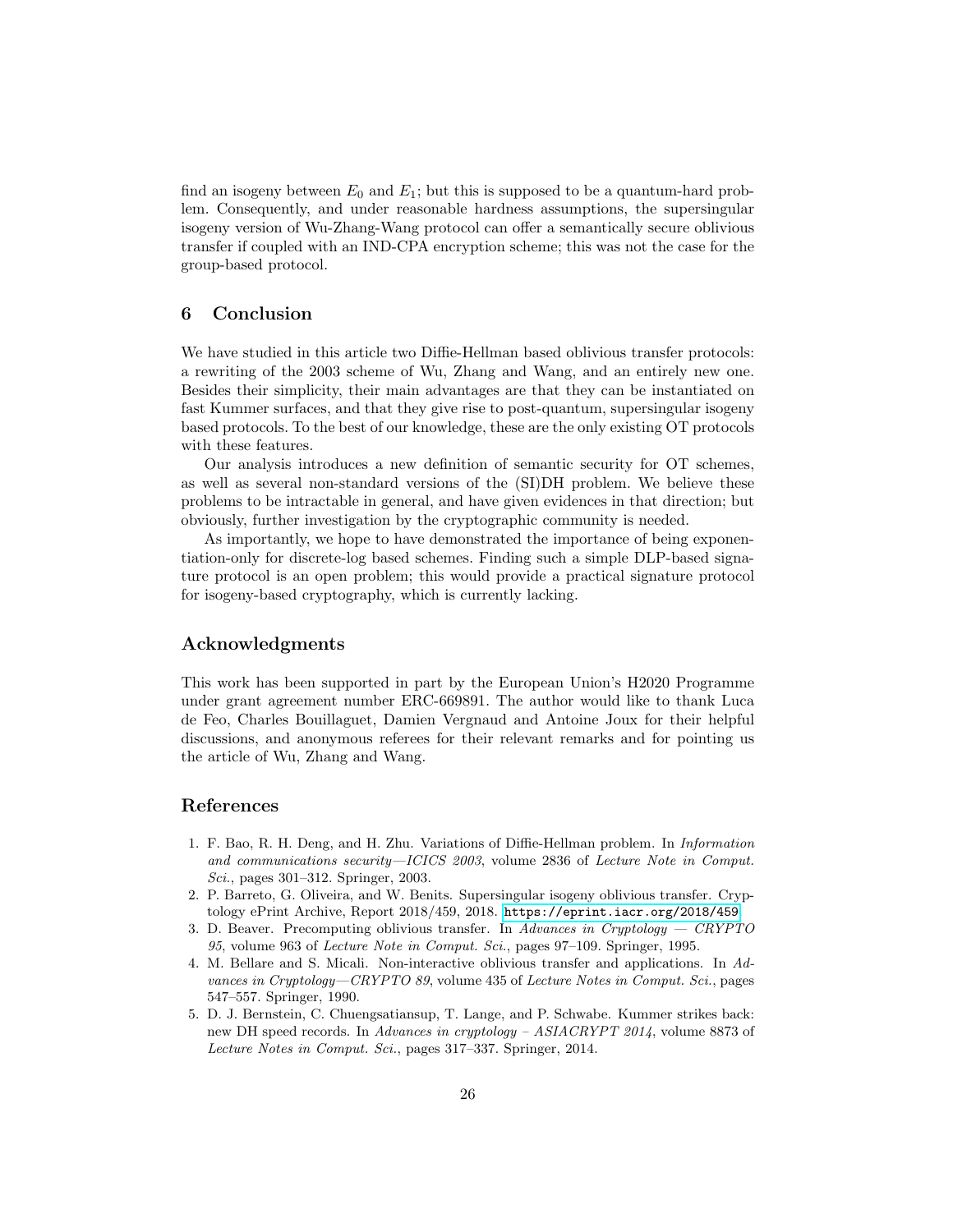- <span id="page-26-12"></span>6. I. Biehl, B. Meyer, and V. Müller. Differential fault attacks on elliptic curve cryptosystems. (Extended abstract). In Advances in cryptology—CRYPTO 2000, volume 1880 of Lecture Notes in Comput. Sci., pages 131–146. Springer, 2000.
- <span id="page-26-15"></span>7. A. Boldyreva. Threshold signatures, multisignatures and blind signatures based on the gap-Diffie-Hellman-group signature scheme. In *Public Key Cryptography*  $- PKC$  *2003*, volume 2567 of Lecture Notes in Comput. Sci., pages 31–46. Springer, 2003.
- <span id="page-26-21"></span>8. R. Bröker. Constructing supersingular elliptic curves. J. Comb. Number Theory, 1(3):269–273, 2009.
- <span id="page-26-13"></span>9. J. Camenisch, G. Neven, and abhi shelat. Simulatable adaptive oblivious transfer. In Advances in cryptology – EUROCRYPT 2007, volume 4515 of Lecture Notes in Comput. Sci., pages 573–590. Springer, 2007.
- <span id="page-26-19"></span>10. A. Childs, D. Jao, and V. Soukharev. Constructing elliptic curve isogenies in quantum subexponential time. J. Math. Cryptol., 8(1):1–29, 2014.
- <span id="page-26-7"></span>11. T. Chou and C. Orlandi. The simplest protocol for oblivious transfer. In Progress in  $cryptology - LATINCRYPT 2015$ , volume 9230 of Lecture Notes in Comput. Sci., pages 40–58. Springer, 2015.
- <span id="page-26-20"></span>12. J.-M. Couveignes. Hard homogeneous spaces. Cryptology ePrint Archive, Report 2006/291, 2006. <https://eprint.iacr.org/2006/291>.
- <span id="page-26-4"></span>13. L. De Feo, D. Jao, and J. Plût. Towards quantum-resistant cryptosystems from supersingular elliptic curve isogenies. J. Math. Cryptol., 8(3):209–247, 2014.
- <span id="page-26-11"></span>14. C. Delpech de Saint Guilhem, E. Orsini, C. Petit, and N. P. Smart. Secure oblivious transfer from semi-commutative masking. Cryptology ePrint Archive, Report 2018/648, 2018. <https://eprint.iacr.org/2018/648>.
- <span id="page-26-0"></span>15. W. Diffie and M. Hellman. New directions in cryptography. IEEE Trans. Information Theory, IT-22(6):644–654, 1976.
- <span id="page-26-5"></span>16. S. Even, O. Goldreich, and A. Lempel. A randomized protocol for signing contracts. In Advances in cryptology—CRYPTO 1982. New York : Plenum Press, 1983.
- <span id="page-26-2"></span>17. P. Gaudry. Fast genus 2 arithmetic based on Theta functions. J. Math. Cryptol., 1(3):243–265, 2007.
- <span id="page-26-3"></span>18. P. Gaudry and D. Lubicz. The arithmetic of characteristic 2 Kummer surfaces and of elliptic Kummer lines. Finite Fields Appl., 15(2):246–260, 2009.
- <span id="page-26-17"></span>19. S. Goldwasser and S. Micali. Probabilistic encryption. J. Comput. Syst. Sci., 28:270–299, 1984.
- <span id="page-26-10"></span>20. R. A. Kazmi. Cryptography from post-quantum assumptions. Cryptology ePrint Archive, Report 2015/376, 2015. <https://eprint.iacr.org/2015/376>.
- <span id="page-26-6"></span>21. J. Kilian. Founding cryptography on oblivious transfer. In Proceedings of the twentieth annual ACM symposium on Theory of computing—STOC 88, pages 20–31. ACM, 1988.
- <span id="page-26-16"></span>22. N. Koblitz and A. Menezes. Another look at non-standard discrete log and Diffie-Hellman problems. J. Math. Cryptol., 2(4):311–326, 2008.
- <span id="page-26-14"></span>23. S. Kunz-Jacques and D. Pointcheval. About the security of MTI/C0 and MQV. In Security and cryptography for networks—SCN 2006, volume 4116 of Lectures Notes in Comput. Sci., pages 156–172. Springer, 2006.
- <span id="page-26-1"></span>24. P. L. Montgomery. Speeding the Pollard and elliptic curve methods of factorization. Math. Comput., 48:243–264, 1987.
- <span id="page-26-8"></span>25. M. Naor and B. Pinkas. Efficient oblivious transfer protocols. In Proceedings of the 12th annual ACM-SIAM symposium on discrete algorithms (SODA 2001), pages 448–457. SIAM, ACM, 2001.
- <span id="page-26-18"></span>26. M. Naor and B. Pinkas. Computationally secure oblivious transfer. J. Cryptology, 18(1):1–35, 2005.
- <span id="page-26-9"></span>27. C. Peikert, V. Vaikuntanathan, and B. Waters. A framework for efficient and composable oblivious transfer. In Advances in Cryptology—CRYPTO 2008, volume 5157 of Lecture Notes in Comput. Sci., pages 554–571. Springer, 2008.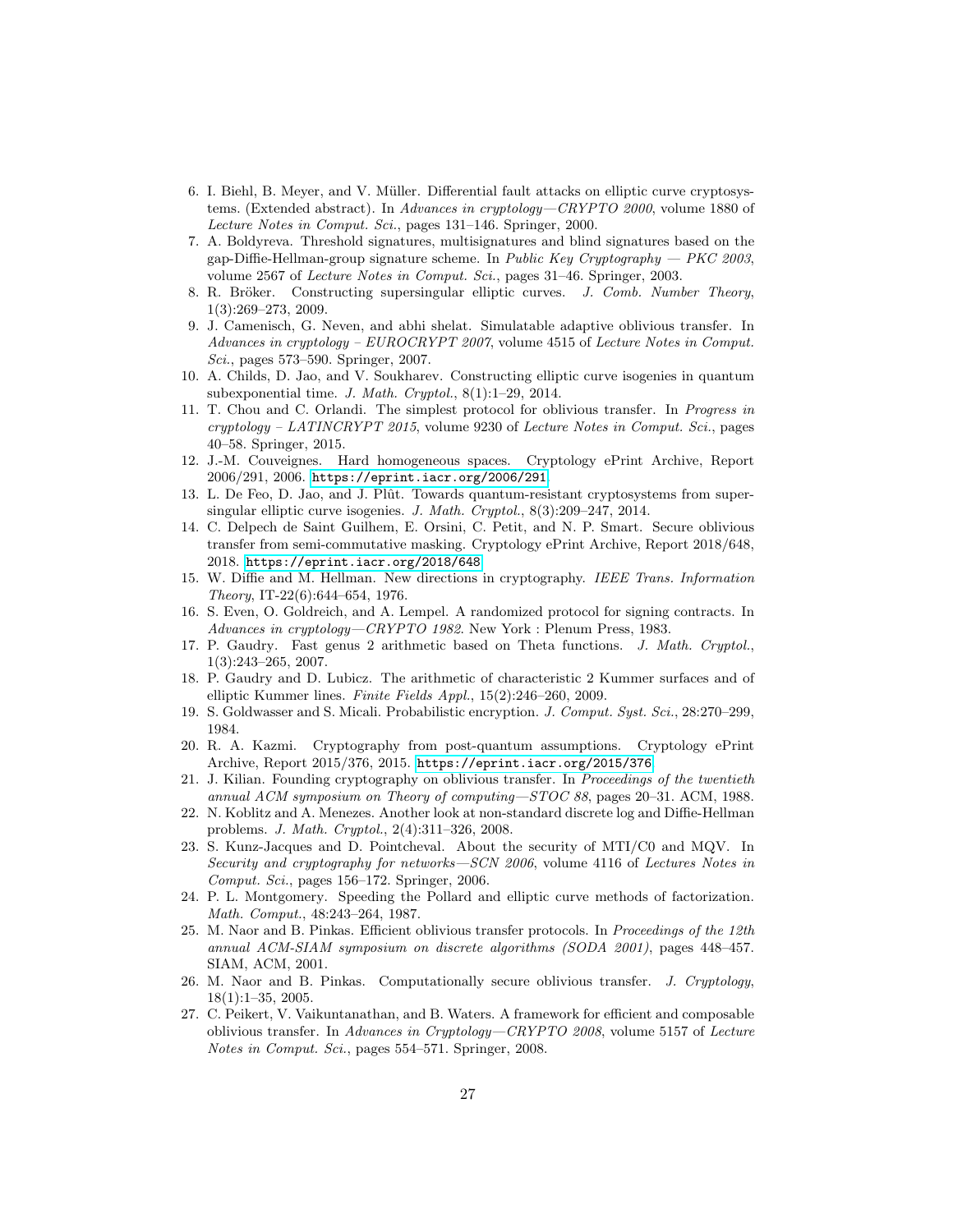- <span id="page-27-10"></span>28. C. Petit. Faster algorithms for isogeny problems using torsion point images. In Advances in cryptology – ASIACRYPT 2017, volume 10625 of Lecture Notes in Comput. Sci., pages 330–353. Springer, 2017.
- <span id="page-27-2"></span>29. M. O. Rabin. How to exchange secrets by Oblivious Transfer. Technical Report TR-81, Harvard Aiken Computation Laboratory, 1981.
- <span id="page-27-0"></span>30. J. Renes, P. Schwabe, B. Smith, and L. Batina. µKummer: efficient hyperelliptic signatures and key exchange on microcontrollers. In Cryptographic Hardware and Embedded Systems – CHES 2016, volume 9813 of Lecture Notes in Comput. Sci., page 20. IACR, Springer-Verlag, Aug. 2016.
- <span id="page-27-8"></span>31. A. Rostovtsev and A. Stolbunov. Public-key cryptosystem based on isogenies. Cryptology ePrint Archive, Report 2006/145, 2006. <https://eprint.iacr.org/2006/145>.
- <span id="page-27-1"></span>32. P. W. Shor. Polynomial-time algorithms for prime factorization and discrete logarithms on a quantum computer. SIAM J. Comput., 26(5):1484–1509, 1997.
- <span id="page-27-5"></span>33. J. H. Silverman. The arithmetic of elliptic curves, volume 106 of Graduate Texts in Mathematics. Springer-Verlag, New York, 1986.
- <span id="page-27-9"></span>34. A. Stolbunov. Constructing public-key cryptographic schemes based on class group action on a set of isogenous elliptic curves. Adv. Math. Commun., 4(2):215–235, 2010.
- <span id="page-27-7"></span>35. S. Tani. Claw finding algorithms using quantum walk. Theoretical Computer Science,  $410(50):5285 - 5297, 2009.$
- <span id="page-27-11"></span>36. D. Urbanik and D. Jao. Sok: The problem landscape of SIDH. In Proceedings of the 5th ACM on ASIA Public-Key Cryptography Workshop — APKC '18, pages 53–60, New York, NY, USA, 2018. ACM.
- <span id="page-27-6"></span>37. J. Vélu. Isogénies entre courbes elliptiques. C. R. Acad. Sci., Paris, Sér. A, 273:238–241, 1971.
- <span id="page-27-3"></span>38. Q.-H. Wu, J.-H. Zhang, and Y.-M. Wang. Practical t-out-n oblivious transfer and its applications. In Information and Communications Security – ICICS 2003, volume 2836 of Lecture Notes in Comput. Sci., pages 226–237. Springer, 2003.

# <span id="page-27-4"></span>A Hardness of 2-inv-CDHP in the generic group model

We follow the notations of  $[23]$ , to which we refer for more details. Let G be a group of prime order p and g,  $g^{x_0}$ ,  $g^{x_1}$  three distinct group elements, different from  $e = g^0$ . The goal of an attacker on the 2-inv-CDHP problem is to find three non-neutral elements  $Y = g^{y_0}, Z = g^{y_1}, X = g^{y_2}$  such that  $Y^{x_0} = Z^{x_1} = X$ ; this corresponds to the modular equations

$$
y_2 = x_0 y_0 = x_1 y_1 \mod p
$$
,  $y_2 \neq 0 \mod p$ .

We observe that a uniformly random triplet  $(y_0, y_1, y_2) \in \mathbb{Z}/p\mathbb{Z}$  satisfies these conditions with probability  $\frac{p-1}{p^3} \leq p^{-2}$ .

In the generic group model, the attacker starts with the sole knowledge of the group order and of  $(r_0, r_1, r_2, r_3) = (\sigma(g^0), \sigma(g), \sigma(g^{x_0}), \sigma(g^{x_1}))$ , and his goal is to produce  $r_X, r_Y, r_Z \in I \setminus \{r_0\}$  such that  $(\sigma^{-1}(r_Y))^{x_0} = (\sigma^{-1}(r_Z))^{x_0} = \sigma^{-1}(r_X)$ . Any query to the generic group oracle necessarily involves either previously unseen elements of I or previously obtained values. Each time a previously unseen element  $r_i$  of I is introduced as input to the oracle, we note  $x_j = \log_{[g]}(\sigma^{-1}(r_j))$ , where the index j means that it is the  $(j-3)$ -th such introduced element. Any output of the oracle is thus of the form  $\sigma(g^{F(x_0,x_1,x_2,...)})$  where F is an affine polynomial in  $(\mathbb{Z}/p\mathbb{Z})[X_0,X_1,X_2,...]$ , known to the attacker. We assume that the last three queries to the oracle are the attacker's answers, i.e. are  $(1, r_X, 0, ...)$ ,  $(1, r_Y, 0, ...)$ , and  $(1, r_Z, 0, ...)$ .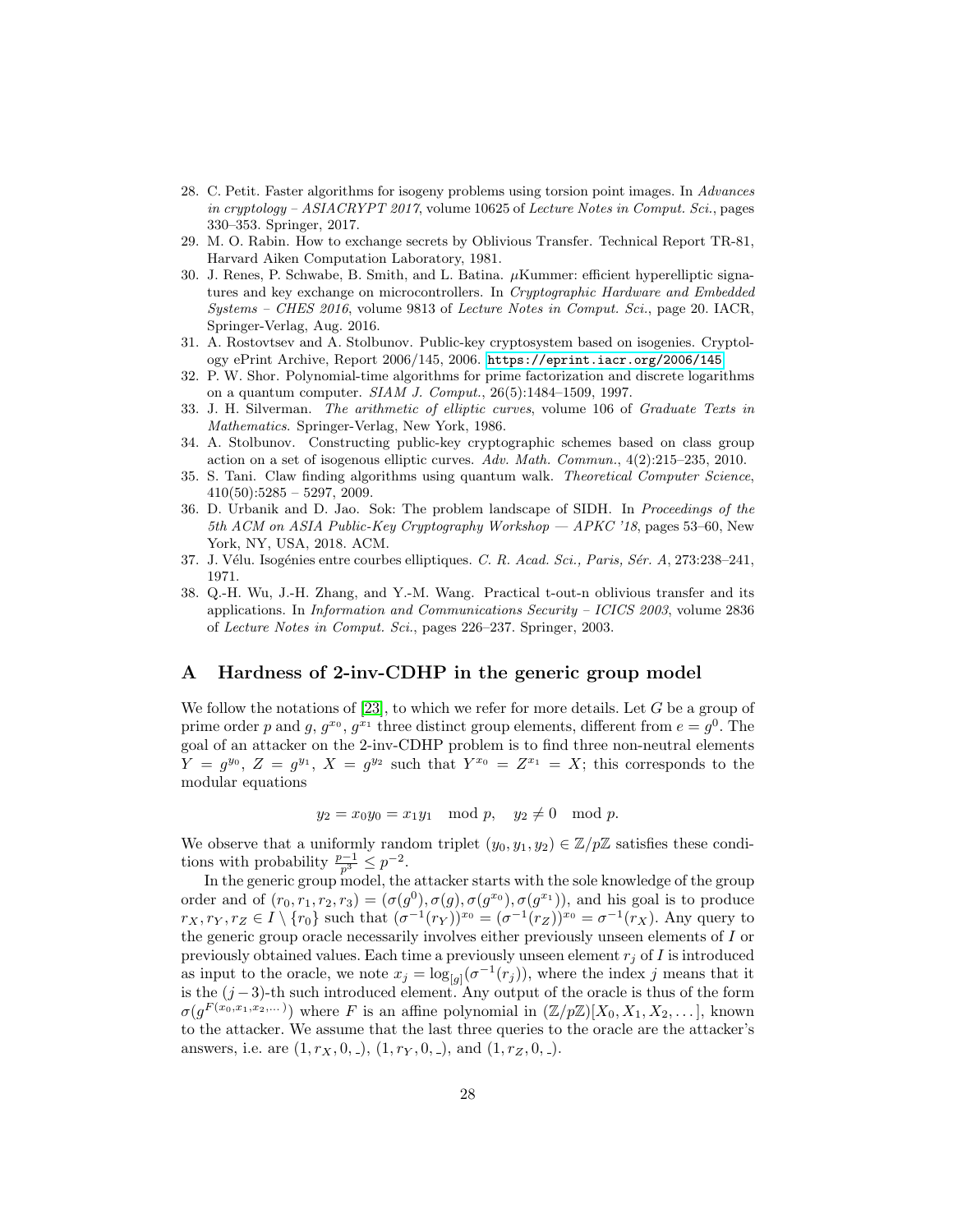Let  $F_0 = 0, F_1 = 1, F_2 = X_0, F_3 = X_1$ . After  $q_G$  oracle queries, the attacker knows the representation of n group elements of the form  $g^{F_k(x_0,x_1,x_2,...)}$  for a number n of distinct affine polynomials in variables  $X_0, X_1, \ldots, X_N$ , where N is bounded by  $2q_G+2$ (at most two new variables for each query). This family of polynomials corresponds to the oracle outputs, but also includes the polynomials  $X_2, \ldots, X_N$  corresponding to the introduced elements  $r_2, \ldots, r_N$ ; thus an upper bound on n is  $3q_G + 4$ . Since there are no affine polynomials over  $\mathbb{Z}/p\mathbb{Z}$  solutions to the equations

$$
P_2 = X_0 P_0 = X_1 P_1 \neq 0,
$$

if all the values  $(F_k(x_0, \ldots, x_N))$ ,  $0 \le k < n$ , are distinct, then the probability of success is equal to  $(p-1)/p^3$ . And the probability, for  $(x_0, \ldots, x_N)$  uniformly distributed in the set of tuples of  $(\mathbb{Z}/p\mathbb{Z})^N$  without repetition, that all the values  $(F_k(x_0,\ldots,x_N))_{0\leq k\leq n}$  are distinct is itself bounded below by  $1-n^2/2p$ , hence the result of Theorem 1.

# <span id="page-28-0"></span>B Proof of Theorem [2](#page-11-0)

We recall that our goal here is to prove that the OT protocol of Sect. [2.3](#page-6-0) is semantically secure if the 2-inverse decisional Diffie-Hellman problem (2-inv-DDHP) is hard and the encryption scheme is IND-CPA. To this end, we will construct a reduction between the two problems under the IND-CPA assumption. More precisely, we consider a participant, Charlie, who has access to a black box machine that can play the oblivious transfer indistinguishability game of Sect. [2.5](#page-8-0) with a non-negligible advantage, and we will show that Charlie then has a non-negligible advantage in solving 2-inv-DDHP.

Charlie can play the 2-inv-DDHP challenge as specified in Fig. [11,](#page-30-0) using the challenge data to carry out the OT indistinguishability game with the black box. In particular, he uses  $Y$  and  $Z$ , given by the challenge oracle, to encrypt the messages  $s_0$  and  $s_1$ . If  $Y \neq X^{\alpha^{-1}}$  or  $Z \neq X^{\beta^{-1}}$  (which happens with probability 1/2 for each), then  $S_0$  and  $S_1$  form invalid data for the indistinguishability game. The black box's behavior is unspecified in this case, but we will assume that it always does its best to guess if  $b_0 = b_1$  or not, even if it detects invalid inputs<sup>[6](#page-28-1)</sup>. There are thus two cases to analyze:

- Case 1:  $Y = X^{\alpha^{-1}}$  and  $Z = X^{\beta^{-1}}$ . Then Charlie answers correctly if and only if the black box's guess is correct. Since the encryptions  $S_0$  and  $S_1$  are valid data, the black box has a non-negligible advantage, that we will denote by a; this is also Charlie's advantage in this case.
- Case 2:  $Y \neq X^{\alpha^{-1}}$  or  $Z \neq X^{\beta^{-1}}$ . Then  $s_0$  and/or  $s_1$  are encrypted with uniformly random keys. Because the encryption scheme is IND-CPA, the black box can only learn negligible information on  $b_0$  and/or  $b_1$  (it is possible, however, that the black box detects the invalidity of  $S_0$  or  $S_1$ ). And since the encryption keys Y and Z are unrelated, the difference between  $1/2$  and the probability that the black box outputs a correct answer is negligible. This in turn implies that the probability that Charlie's answer is correct is of the form  $1/2 + \epsilon$ , where  $\epsilon$  is a negligible function.

<span id="page-28-1"></span> $6$  Alternatively, it could signal detected invalid inputs to the user; this increases Charlie's advantage, but complicates the analysis.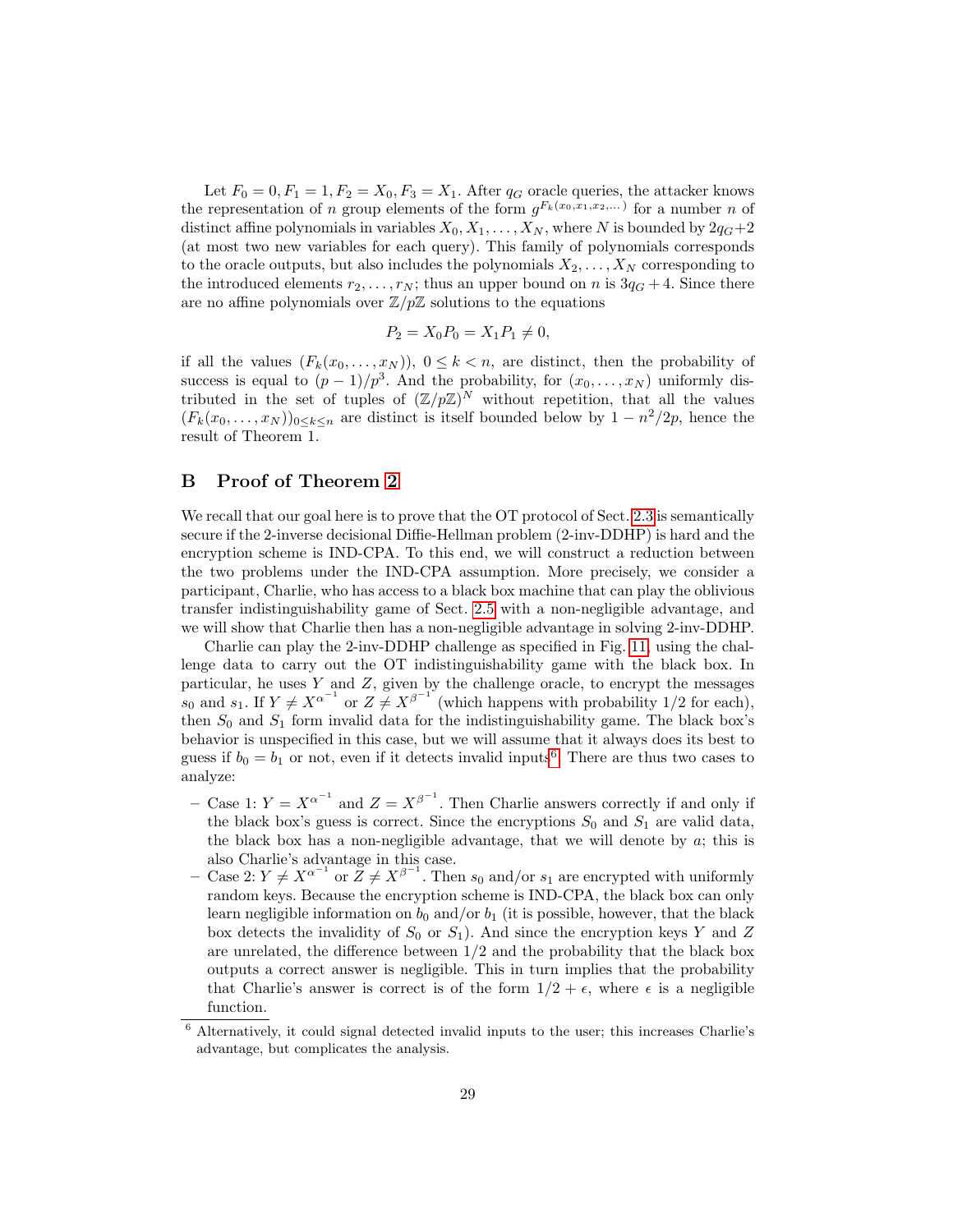Overall, Charlie answers correctly with probability

$$
\frac{1}{4}(\frac{1}{2} + a) + \frac{3}{4}(\frac{1}{2} + \epsilon) = \frac{1}{2} + \frac{1}{4}a + \frac{3}{4}\epsilon.
$$

His advantage in solving 2-inv-DDHP is thus non-negligible.

This ends the proof that under the IND-CPA assumption, hardness of 2-inv-DDHP implies the semantic security of our proposed oblivious transfer scheme.